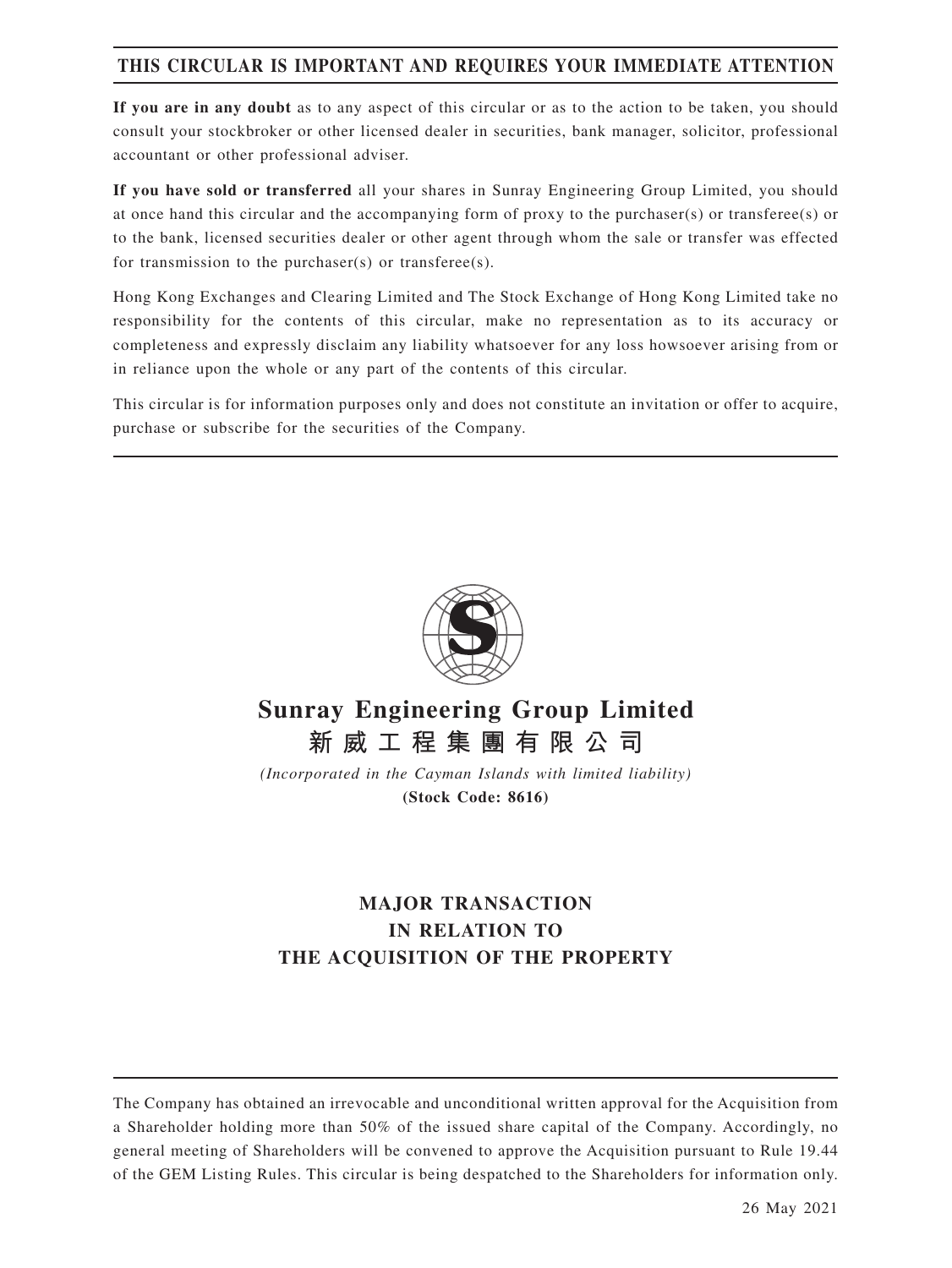# **CHARACTERISTICS OF GEM**

**GEM has been positioned as a market designed to accommodate small and mid-sized companies to which a higher investment risk may be attached than other companies listed on the Stock Exchange. Prospective investors should be aware of the potential risks of investing in such companies and should make the decision to invest only after due and careful consideration.**

**Given that the companies listed on GEM are generally small and mid-sized companies, there is a risk that securities traded on GEM may be more susceptible to high market volatility than securities traded on the Main Board of the Stock Exchange and no assurance is given that there will be a liquid market in the securities traded on GEM.**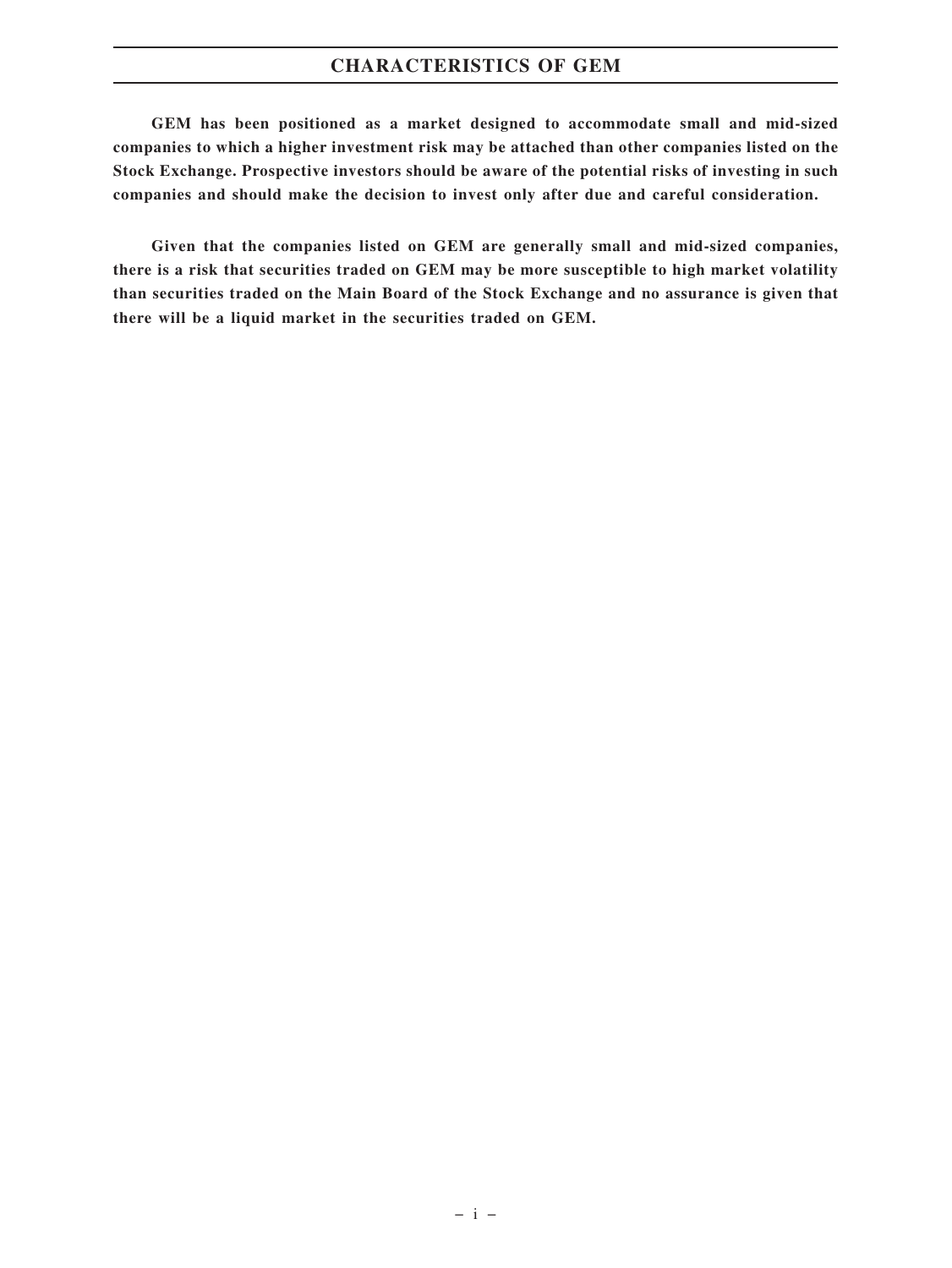# **CONTENTS**

# *Page*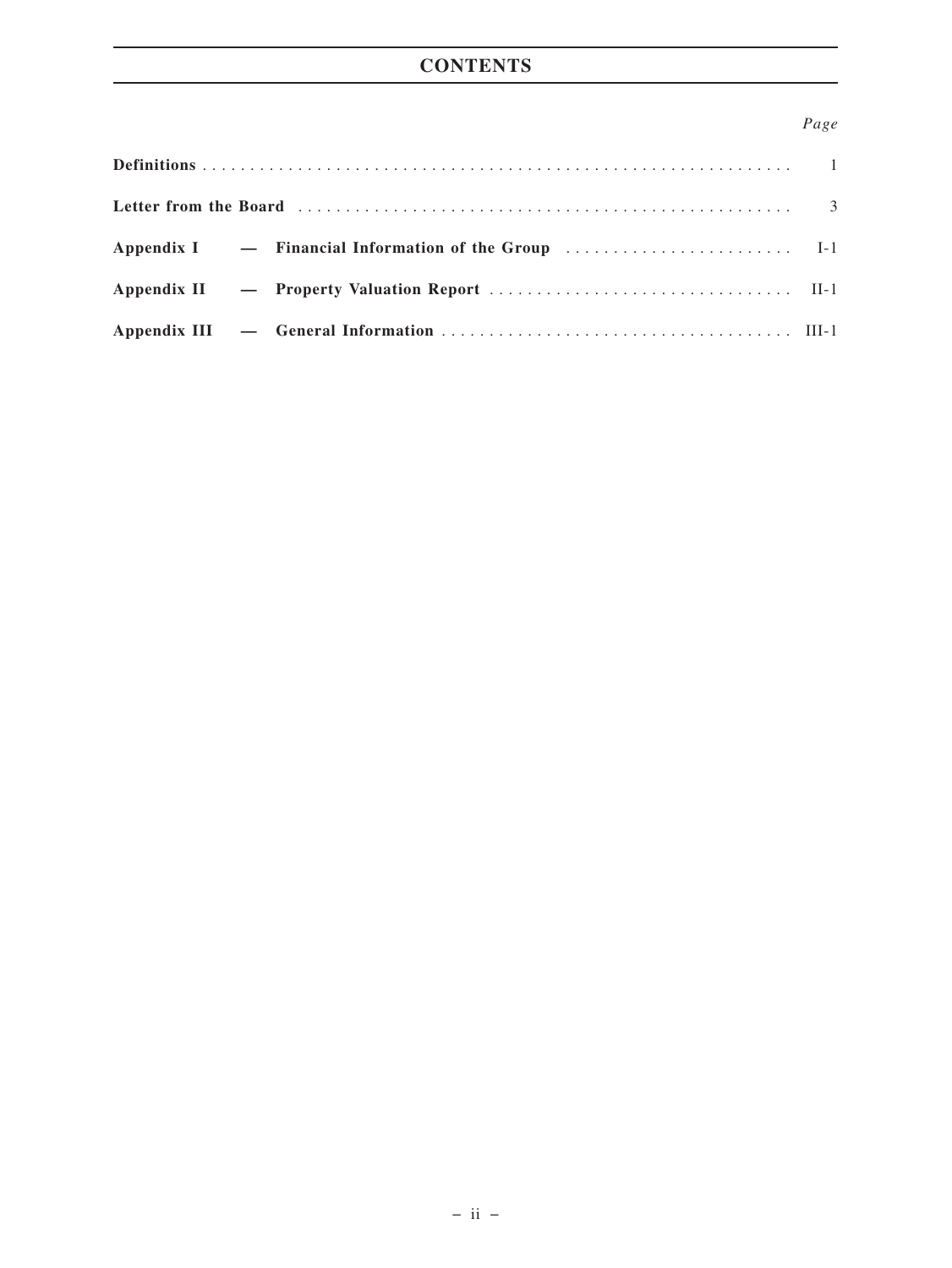*In this circular, the following expressions shall have the respective meanings set opposite thereto unless the context requires otherwise:*

| "Acquisition"                  | the acquisition of the Property pursuant to the Formal<br>Agreement                                                                                             |
|--------------------------------|-----------------------------------------------------------------------------------------------------------------------------------------------------------------|
| "Announcement"                 | the announcement of the Company dated 15 April 2021                                                                                                             |
| "Board"                        | the board of Directors                                                                                                                                          |
| "Company"                      | Sunray Engineering Group Limited (新威工程集團有限公司),<br>a company incorporated in the Cayman Islands with limited<br>liability, the shares of which are listed on GEM |
| "Completion"                   | completion of the Acquisition                                                                                                                                   |
| "connected person(s)"          | has the meaning ascribed to it under the GEM Listing Rules                                                                                                      |
| "Consideration"                | the sum of HK\$43,000,000, being the purchase price of the<br>Property                                                                                          |
| "Director(s)"                  | the director(s) of the Company                                                                                                                                  |
| "Formal Agreement"             | the formal sale and purchase agreement dated 30 April 2021<br>entered into between the Purchaser and the Vendor in relation<br>to the Acquisition               |
| "GEM"                          | GEM operated by the Stock Exchange                                                                                                                              |
| "GEM Listing Rules"            | the Rules Governing the Listing of Securities on GEM                                                                                                            |
| "Group"                        | the Company and its subsidiaries                                                                                                                                |
| "HK\$"                         | Hong Kong dollar(s), the lawful currency of Hong Kong                                                                                                           |
| "Independent Third Party(ies)" | third party(ies) independent of the Company and its<br>connected persons (as defined in the GEM Listing Rules)                                                  |
| "Independent Valuer"           | International Valuation Limited, an independent qualified<br>valuer appointed by the Company for the purpose of the<br>Acquisition                              |
| "Latest Practicable Date"      | 24 May 2021, being the latest practicable date for<br>ascertaining certain information in this circular prior to its<br>printing                                |
| "Lease"                        | the lease of the Property by the Purchaser to the Vendor for<br>a term of six months commencing on 1 July 2021 and ending<br>on 31 December 2021                |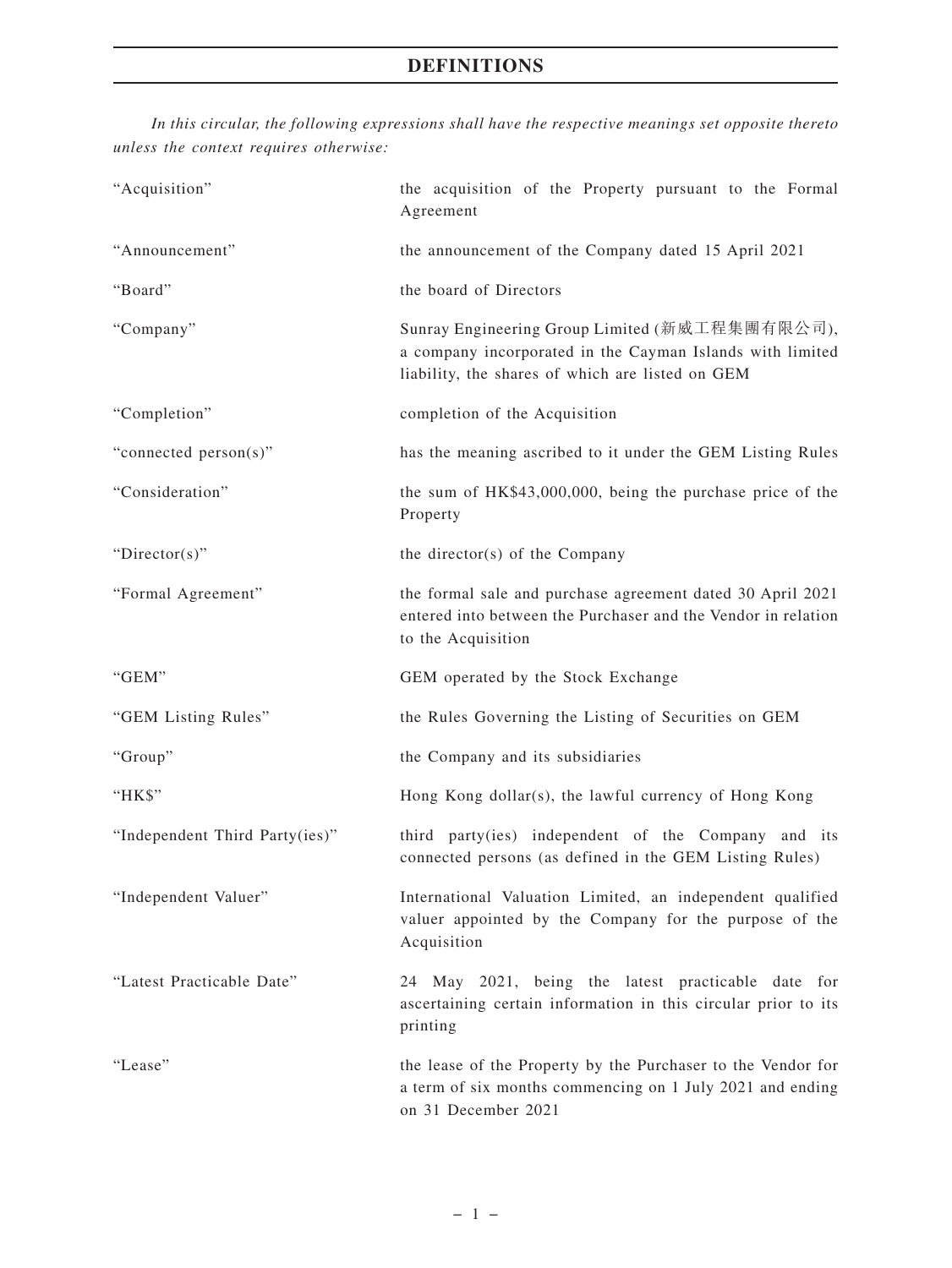# **DEFINITIONS**

| "Preliminary Sale and Purchase<br>Agreement" | the preliminary sale and purchase agreement dated 15 April<br>2021 entered into between the Purchaser and the Vendor in<br>relation to the Acquisition                              |
|----------------------------------------------|-------------------------------------------------------------------------------------------------------------------------------------------------------------------------------------|
| "Property"                                   | Flats A & B on 5/F, International Industrial Building, 501-503<br>Castle Peak Road, Kowloon, Hong Kong                                                                              |
| "Purchaser"                                  | Sunray Engineering (HK) Company Limited (新威工程(香港)<br>有限公司), a company incorporated in Hong Kong with<br>limited liability and an indirect wholly-owned subsidiary of<br>the Company |
| " $SFO"$                                     | the Securities and Futures Ordinance (Chapter 571 of the<br>Laws of Hong Kong)                                                                                                      |
| "Share $(s)$ "                               | the ordinary share(s) of $HK$0.01$ each in the issued share<br>capital of the Company                                                                                               |
| "Shareholder(s)"                             | the registered holder(s) of the $Share(s)$                                                                                                                                          |
| "Stock Exchange"                             | The Stock Exchange of Hong Kong Limited                                                                                                                                             |
| "Vendor"                                     | Wellsum Development Co., Ltd., a company incorporated in<br>Hong Kong with limited liability                                                                                        |
| $\lq q_0$ "                                  | per cent.                                                                                                                                                                           |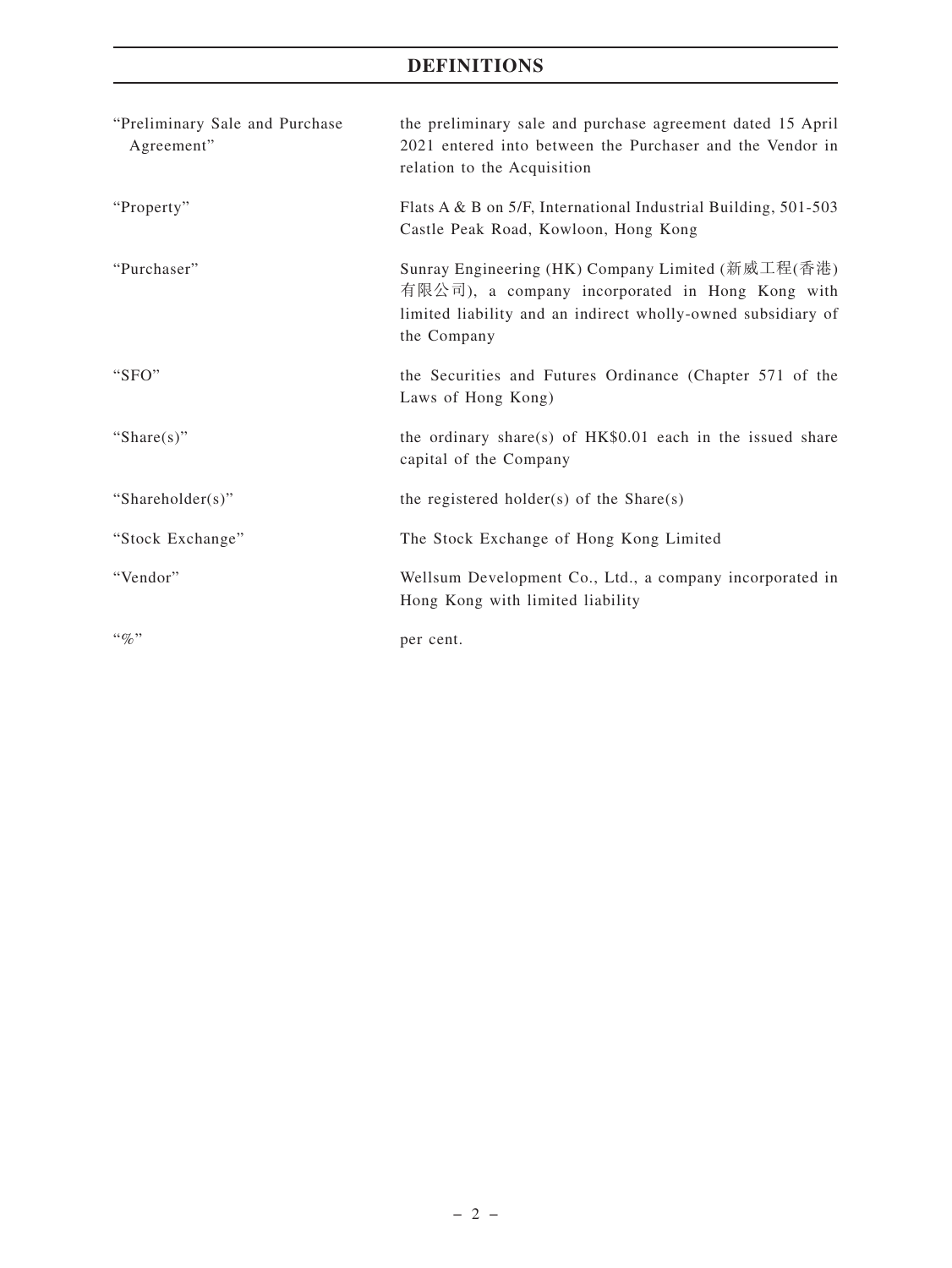

# **Sunray Engineering Group Limited 新威工程集團有限公司**

*(Incorporated in the Cayman Islands with limited liability)* **(Stock Code: 8616)**

*Executive Directors:* Mr. Lam Ka Wing *(Chairman and Chief Executive Officer)* Ms. Wong Pui Yee Edith

*Independent Non-executive Directors:* Ms. Cho Mei Ting Mr. Ho Ka Kit Mr. Ng Kwun Wan

*Registered office:* P.O. Box 1350 Clifton House 75 Fort Street Grand Cayman KY1-1108 Caymans Islands

*Headquarters and Principal Place of Business in Hong Kong:* Unit 803-804, 8/F Laford Centre 838 Lai Chi Kok Road Cheung Sha Wan Kowloon, Hong Kong

26 May 2021

*To the Shareholders*

Dear Sir or Madam,

# **MAJOR TRANSACTION IN RELATION TO THE ACQUISITION OF THE PROPERTY**

### **INTRODUCTION**

Reference is made to the Announcement in relation to the Acquisition.

On 15 April 2021 (after trading hours), the Purchaser (an indirect wholly-owned subsidiary of the Company) entered into the Preliminary Sale and Purchase Agreement with the Vendor, pursuant to which the Purchaser agreed to purchase and the Vendor agreed to sell the Property at a consideration of HK\$43,000,000 subject to the terms and conditions set out therein. It is a term of the Preliminary Sale and Purchase Agreement that the Purchaser agreed to lease back the Property to the Vendor for a term of six months commencing on 1 July 2021 and ending on 31 December 2021. The Formal Agreement was entered into between the Purchaser and the Vendor on 30 April 2021.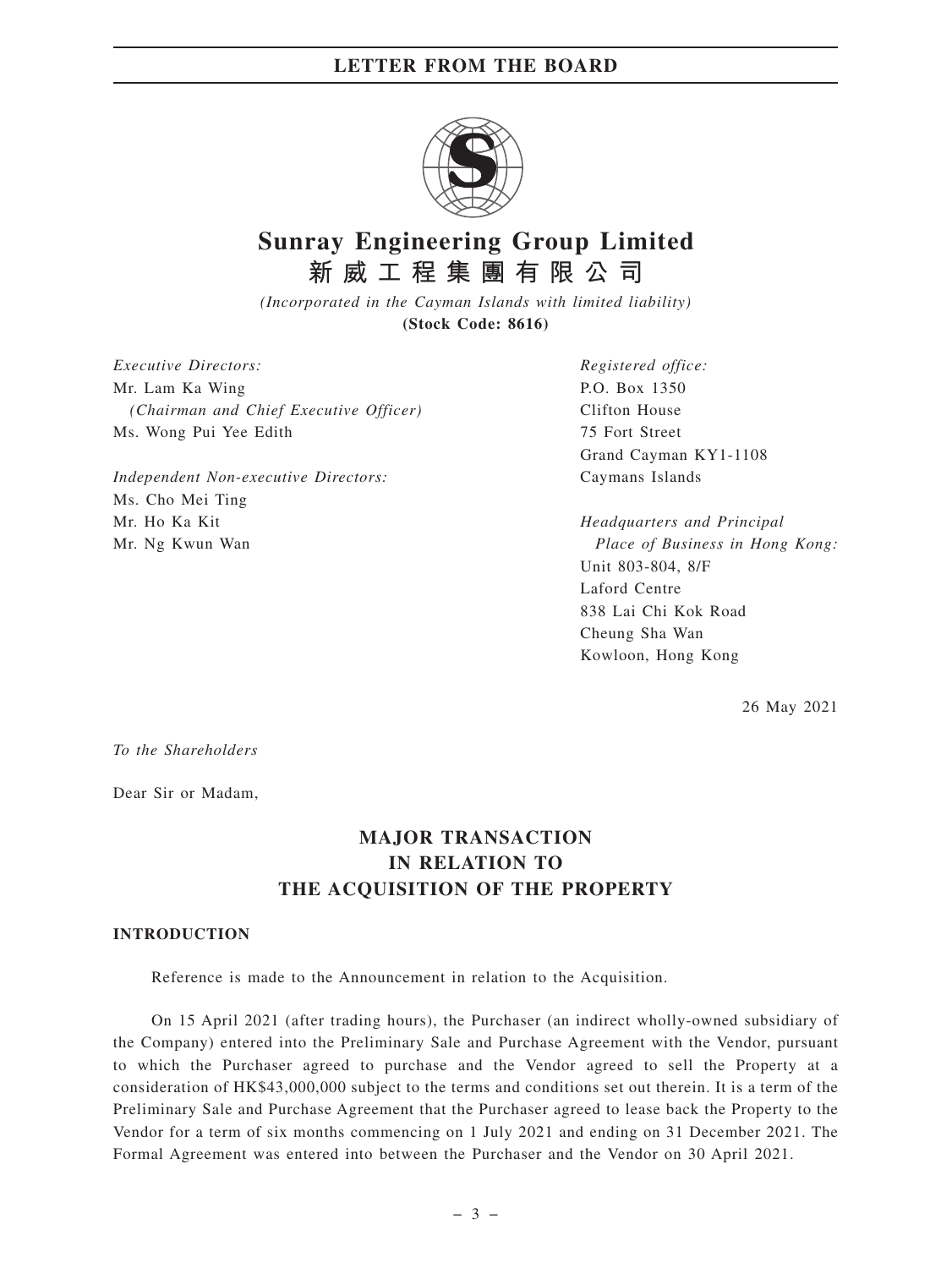The purpose of this circular is to provide you with, among other things, further details of the Acquisition and other information required under the GEM Listing Rules.

### **THE ACQUISITION**

#### **The Formal Agreement**

On 30 April 2021, the Purchase and the Vendor entered into the Formal Agreement which supersedes the Preliminary Sale and Purchase Agreement and contains substantially the same material terms of the Preliminary Sale and Purchase Agreement. The principal terms of the Formal Agreement are as follows:

#### **Asset to be acquired**

The Property is a non-residential unit situated at Flats A & B on 5/F, International Industrial Building, 501-503 Castle Peak Road, Kowloon, Hong Kong. The Property has been and is currently being used by the Vendor. The Property will be delivered to the Purchaser in vacant possession upon expiry of the Lease on 31 December 2021.

The market value of the Property as at 31 March 2021 as appraised by the Independent Valuer was HK\$43,800,000. The valuation report of the Property is set out in Appendix II to this circular.

The Property is sold on an "as is" basis.

#### **Consideration**

The Consideration shall be in a sum of HK\$43,000,000, which shall be settled by the Purchaser in the following manner:

- (a) a sum of HK\$2,150,000, being the initial deposit, has been paid to the Vendor's solicitor as stakeholder on the signing of the Preliminary Sale and Purchase Agreement;
- (b) a sum of HK\$2,150,000, being the further deposit, has been paid to the Vendor's solicitor as stakeholder on the signing of the Formal Agreement; and
- (c) a sum of HK\$38,700,000, being the balance of the Consideration, shall be paid upon Completion, that is, on or before 30 June 2021.

The Consideration was determined after arm's length negotiations between the Purchaser and the Vendor on normal commercial terms with reference to the prevailing market value of comparable properties available in the vicinity. The Consideration shall be funded by the internal resources of the Group and/or external bank borrowings.

#### **Lease back**

Immediately following Completion, the Purchaser and the Vendor shall enter into a lease agreement pursuant to which the Purchaser shall lease the Property to the Vendor for a term of six months commencing on 1 July 2021 and ending on 31 December 2021, at a monthly rent of HK\$100,000 (inclusive of rates, government rent and management fee).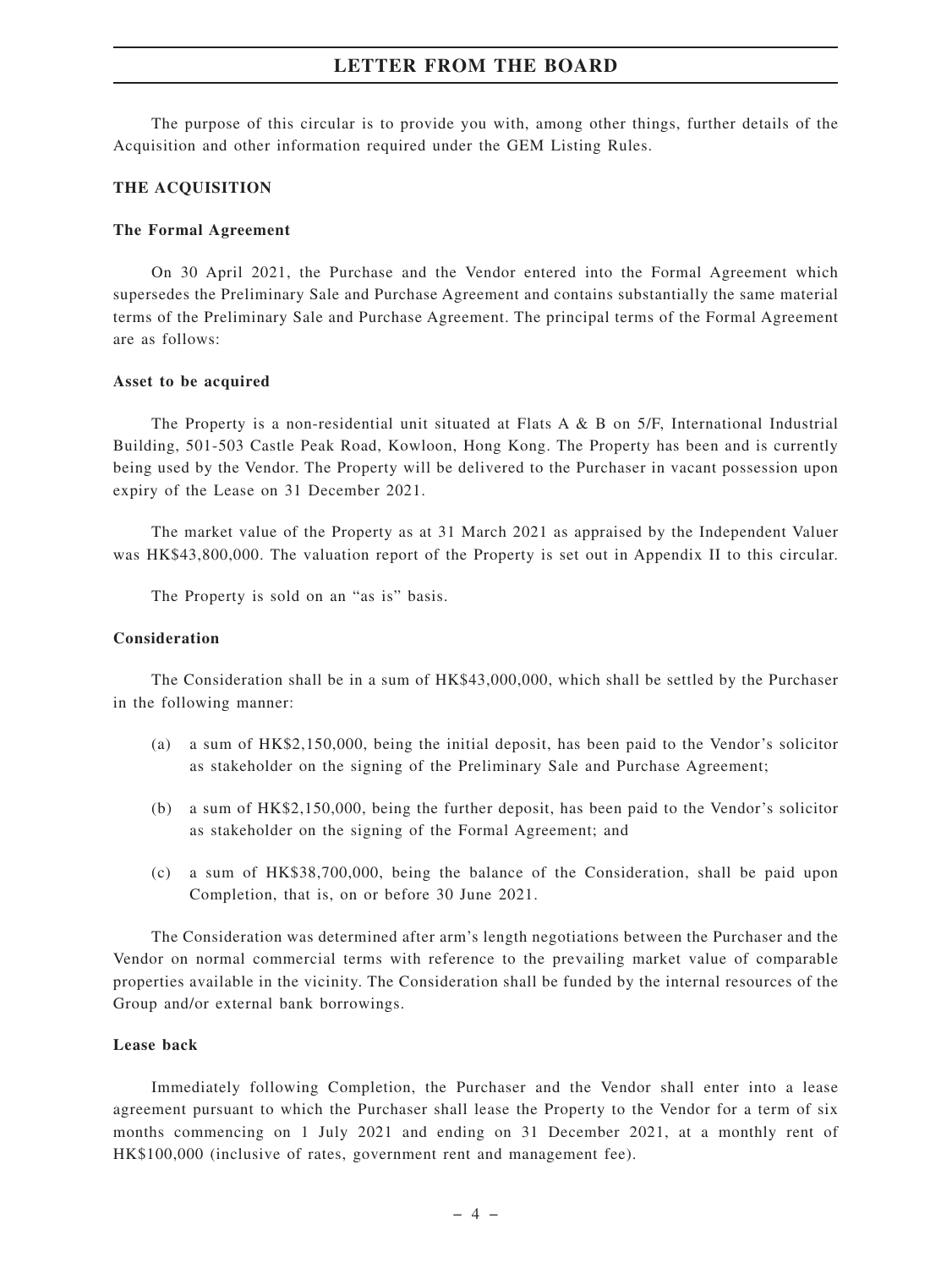#### **Agency fee**

The property agent shall be entitled to receive HK\$430,000 from the Vendor and HK\$430,000 from the Purchaser as commission which shall be paid on or before 30 June 2021.

#### **Completion**

Completion shall take place on or before 30 June 2021.

#### **Stamp duty**

All ad valorem stamp duty payable in relation to the Acquisition shall be borne by the Purchaser.

#### **REASONS FOR AND BENEFITS OF THE ACQUISITION**

The Group is principally engaged in the provision of building protection works and supply of building protection products.

The existing warehouse of the Group in Hong Kong is a leased property and is subject to the certain risks associated with the leased property, such as early termination or non-renewal of the tenancy agreement by the landlord and possible increase in rental expenses. In addition, the Group maintains certain level of stock at third party warehousing facilities in Hong Kong. To cope with the business development of the Group, the Company seeks a larger premises to secure more spacious area for its machinery and goods storage.

Having considered, among others, (i) the Acquisition is for the long-term establishment of a stabilised premises that could consolidate the Group's stock in one property; (ii) the Group can eliminate the rental cost of the leased warehouse as well as any renovation expenses, time costs and efforts that would have been incurred for relocation; and (iii) the Property will be used as the Group's self-owned premises not only for storage but also testing of building protection products which would improve the efficiency of its operation, the Directors consider that the Acquisition is beneficial to the Group.

The Property will remain as an asset of the Group in the balance sheet and it will be refurbished after delivery of vacant possession by the Vendor upon expiry of the Lease on 31 December 2021.

After taking into account the above factors, the Directors (including the independent non-executive Directors) are of the view that the terms of the Preliminary Sale and Purchase Agreement (including the Consideration) are on normal commercial terms and are fair and reasonable, and the Acquisition is in the interests of the Company and the Shareholders as a whole.

#### **INFORMATION ON THE PURCHASER AND THE VENDOR**

The Purchaser is a company incorporated in Hong Kong with limited liability and an indirect wholly-owned subsidiary of the Company. It is principally engaged in the provision of building protection works in Hong Kong.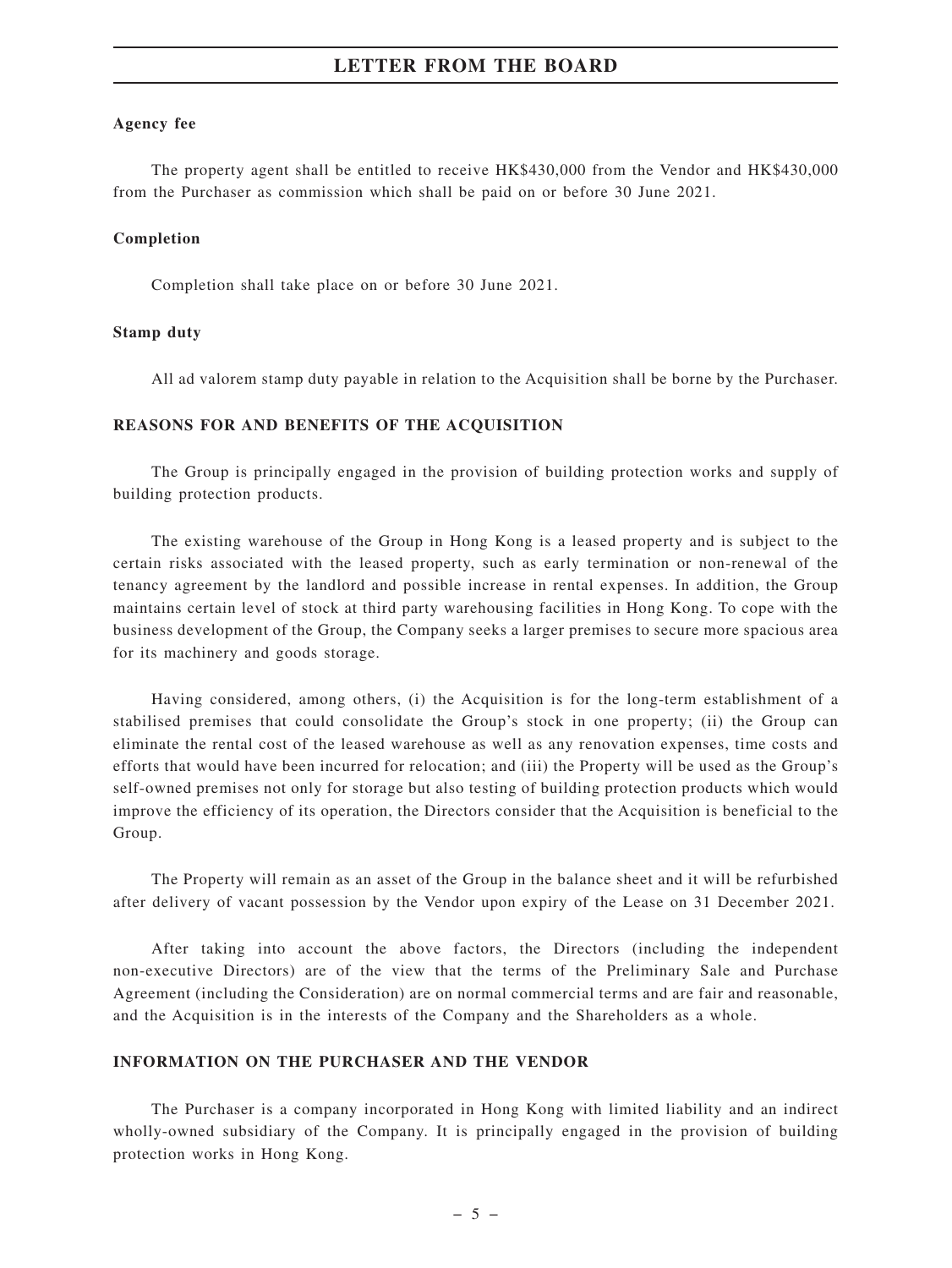The Vendor is a company incorporated in Hong Kong with limited liability. It is principally engaged in the garment business and is the legal and beneficial owner of the Property. The Vendor is owned as to 99% by Joyful Inc. and 1% by Fung Sau Chun, Anita. Joyful Inc. is a non-resident domestic company incorporated in Nevis and subsequently redomiciled in the Marshall Islands, and is owned as to 50% by Lee Kam Wai and 50% by Fung Sau Chun, Anita.

To the best of the Directors' knowledge, information and belief, having made all reasonable enquiries, each of the Vendor and its ultimate beneficial owners is an Independent Third Party.

#### **FINANCIAL EFFECTS OF THE ACQUISITION**

#### **Assets and Liabilities**

It is expected that upon Completion, there will be an increase in total assets of approximately HK\$21.5 million, comprising an increase in property, plant and equipment of approximately HK\$45.3 million (representing the sum of the Consideration and other estimated transaction costs such as stamp duty, commission and legal fees incurred for the Acquisition) and a decrease in bank balances and cash of approximately HK\$23.8 million.

As the Acquisition shall be financed by internal resources and banking facilities available to the Group through a fifteen-year mortgage loan of approximately HK\$21.5 million, the total liabilities of the Group are expected to increase by approximately HK\$21.5 million. As at the date of this circular, the aforesaid mortgage loan is subject to credit assessment and formal approval procedures to be conducted by a bank and no loan agreement has been executed yet.

#### **Earnings**

The Group expects that after Completion, there will be an increase in the depreciation expenses by approximately HK\$1.7 million per annum relating to the Property. However, the impact could be offset in the long run by the combined effect of (i) a decrease in rental cost of approximately HK\$520,000 with respect to the Group's current leased warehouse; and (ii) a decrease in selling and distribution costs as a result of the saving of transportation, warehouse and storage costs to be charged by third party warehousing facilities and logistics providers.

The Property was held for self-used purpose by the Vendor and there was no identifiable income stream in the books and accounts of the Vendor. After completion, the Lease between the Purchaser and the Vendor shall be with a term of six months commencing on 1 July 2021 and ending on 31 December 2021, to facilitate the Vendor's relocation after its disposal of the Property. Pursuant to the Lease, the Vendor has an early termination option from 1 October 2021 by serving not less than one-month written notice to the Purchaser of its intention to exercise such option.

As there were no historic data in respect of rental and related incidental costs, the requirements under Rule 19.67(6)(b) of the GEM Listing Rules are not applicable.

Save as disclosed above, there will be no immediate material effect on the earnings and assets and liabilities of the Group associated with the Acquisition.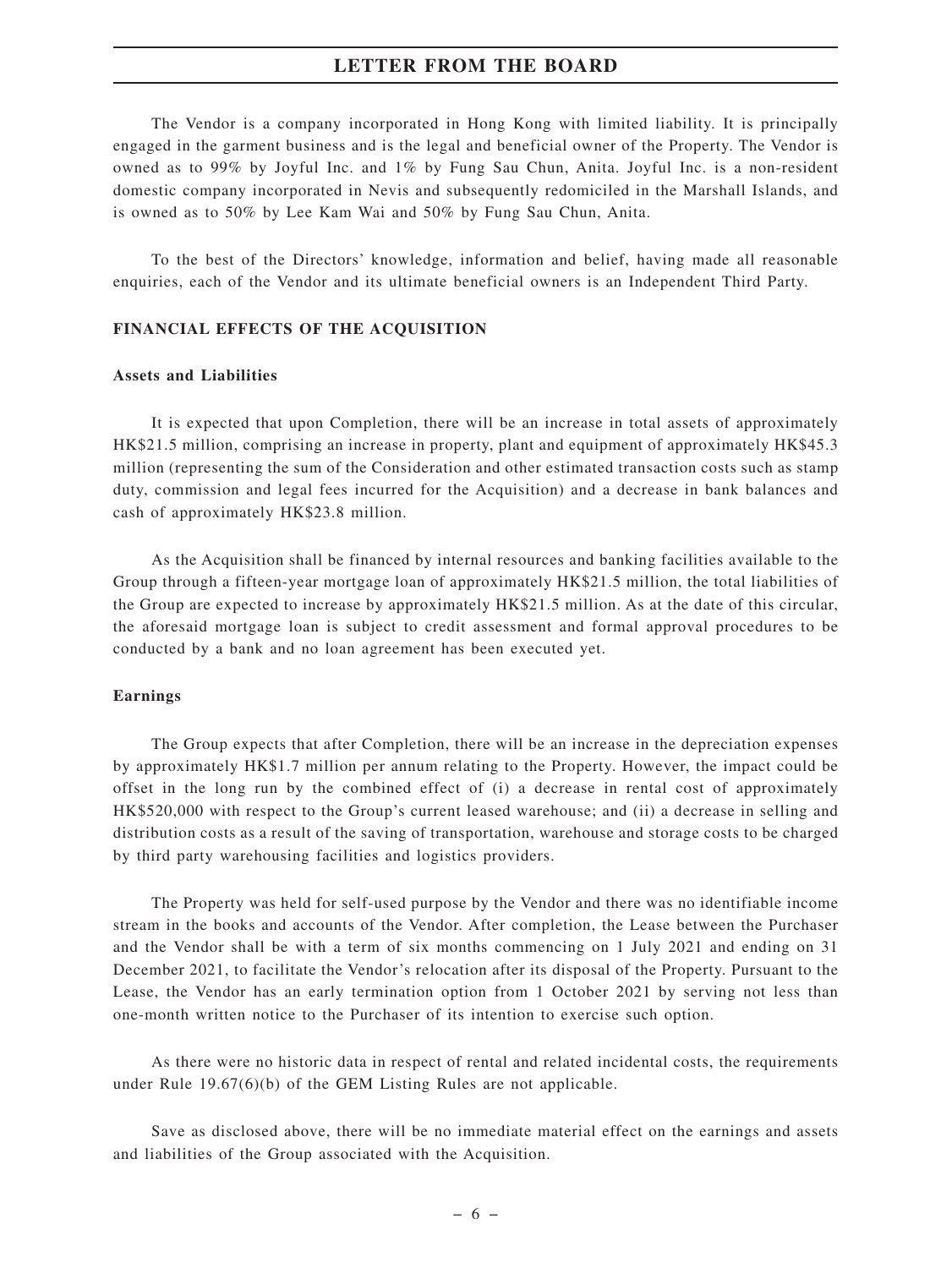#### **GEM LISTING RULES IMPLICATIONS**

As one of the applicable percentage ratios (as defined in Rule 19.07 of the GEM Listing Rules) in respect of the Acquisition exceeds 25% but all of them are less than 100%, the Acquisition constitutes a major transaction for the Company and is therefore subject to the reporting, announcement, circular and Shareholders' approval requirements under Chapter 19 of the GEM Listing Rules.

To the best of the Directors' knowledge, information and belief and having made all reasonable enquiries, none of the Shareholders has a material interest in the Acquisition and as such, no Shareholder is required to abstain from voting on the resolution to approve the Acquisition, should the Acquisition be put forward to the Shareholders for consideration and approval at a general meeting of the Company.

#### **WRITTEN SHAREHOLDERS' APPROVAL**

Ultra Success Industries Limited, the controlling Shareholder holding 750,000,000 Shares as at the Latest Practicable Date, representing 75% of the total issued Shares, having the right to attend and vote at any general meeting of the Company, has given its written approval of the Acquisition. The written shareholder's approval by Ultra Success Industries Limited has been accepted in lieu of holding a general meeting and no general meeting of the Company is required to be convened for the approval of the Acquisition pursuant to Rule 19.44 of the GEM Listing Rules.

#### **RECOMMENDATION**

The Directors (including the independent non-executive Directors) consider that the terms of the Formal Agreement are on normal commercial terms and are fair and reasonable and the Acquisition is in the interests of the Company and the Shareholders as a whole. Accordingly, the Directors would recommend the Shareholders to vote in favour of the relevant ordinary resolution regarding the Acquisition if the Company were to convene an extraordinary general meeting for the approval of the Acquisition.

#### **ADDITIONAL INFORMATION**

Your attention is also drawn to the additional information set out in the appendices to this circular.

> Yours faithfully, By order of the Board **Sunray Engineering Group Limited Lam Ka Wing** *Chairman and Chief Executive Officer*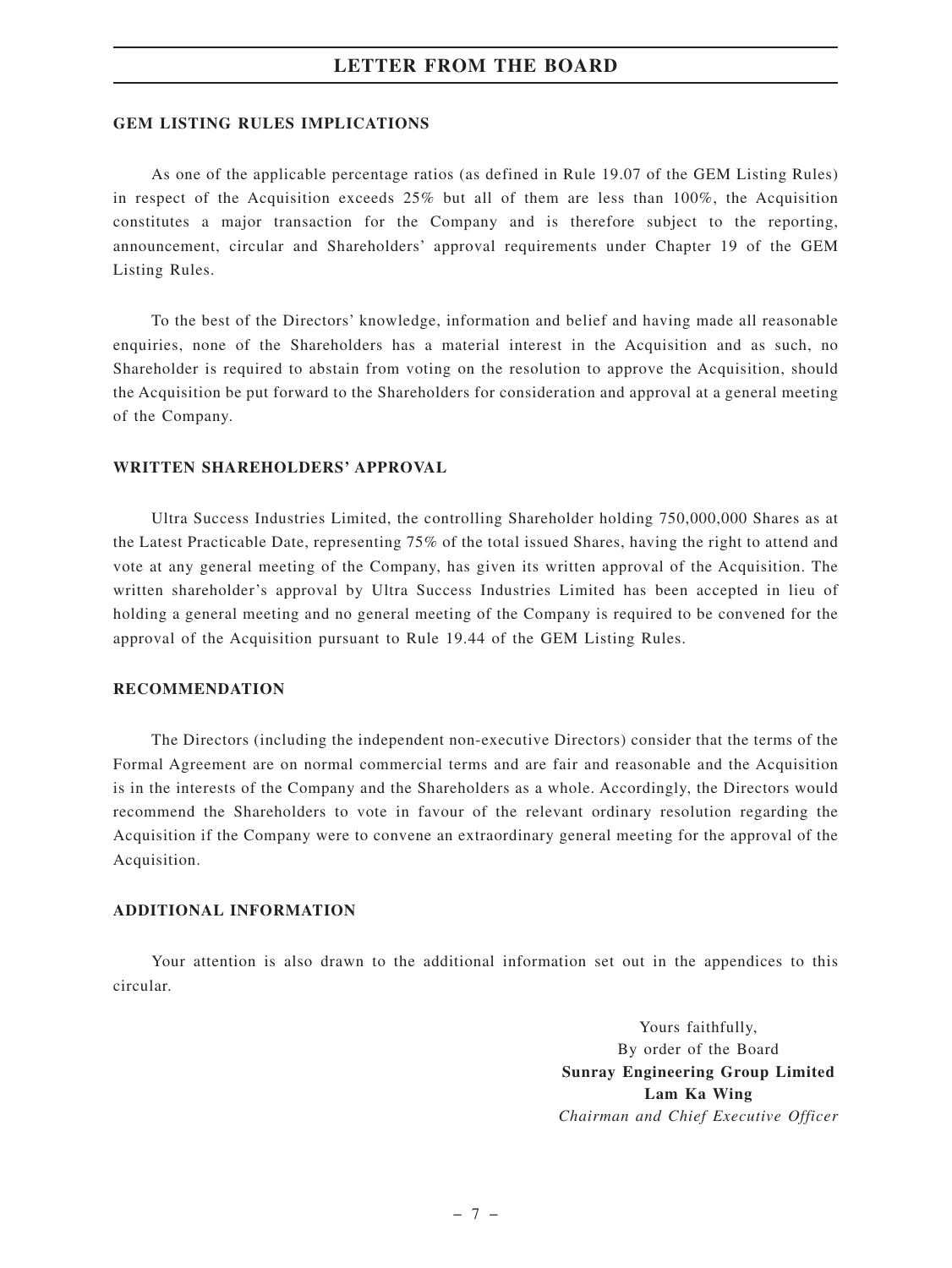## **1. SUMMARY OF FINANCIAL INFORMATION OF THE GROUP**

Financial information of the Group (i) for the financial years ended 31 March 2018 and 2019 are set out in the Accountants' Report in Appendix I to the prospectus of the Company dated 31 March 2020 ("Prospectus"); (ii) for the financial year ended 31 March 2020 are disclosed on pages 58 to 118 of the annual report of the Company released on 30 June 2020 ("Annual Report 2019/20") and (iii) for the nine months ended 31 December 2020 are disclosed on pages 4 to 10 of the third quarterly report of the Company released on 10 February 2021 ("2020 Third Quarterly Report"). All of these financial statements have been published on the websites of the Stock Exchange (www.hkexnews.hk) and of the Company (www.sunray.com.hk):

- the Prospectus: https://www1.hkexnews.hk/listedco/listconews/gem/2020/0331/2020033100123.pdf
- Annual Report 2019/20: https://www1.hkexnews.hk/listedco/listconews/gem/2020/0630/2020063002420.pdf
- 2020 Third Quarterly Report: https://www1.hkexnews.hk/listedco/listconews/gem/2021/0210/2021021000779.pdf

## **2. INDEBTEDNESS**

### **Bank borrowings**

As at 31 March 2021, being the latest practicable date for the purpose of preparing this indebtedness statement prior to the printing of this circular, the Group did not have any bank overdrafts and borrowings.

## **Lease liabilities**

As at 31 March 2021, the Group had lease liabilities of approximately HK\$4.2 million.

## **Contingent liabilities**

As at 31 March 2021, the Group had issued a performance bond of approximately HK\$818,000 to a customer as security of contract for building protection works.

Save as aforesaid or as otherwise disclosed herein, and apart from intra-group liabilities, at the close of business on 31 March 2021, the Group did not have any loan capital issued and outstanding or agreed to be issued, bank overdrafts, loans or other similar indebtedness, liabilities under acceptances or acceptance credits, debentures, mortgages, charges, hire purchases commitments, guarantees or other material contingent liabilities.

## **3. WORKING CAPITAL**

The Directors are of the opinion that, in absence of unforeseeable circumstances, upon the completion of the Acquisition, taking into account the internal resources and the banking facilities presently available to the Group, the Group has sufficient working capital for its present requirements, that is for at least the next 12 months from the date of this circular.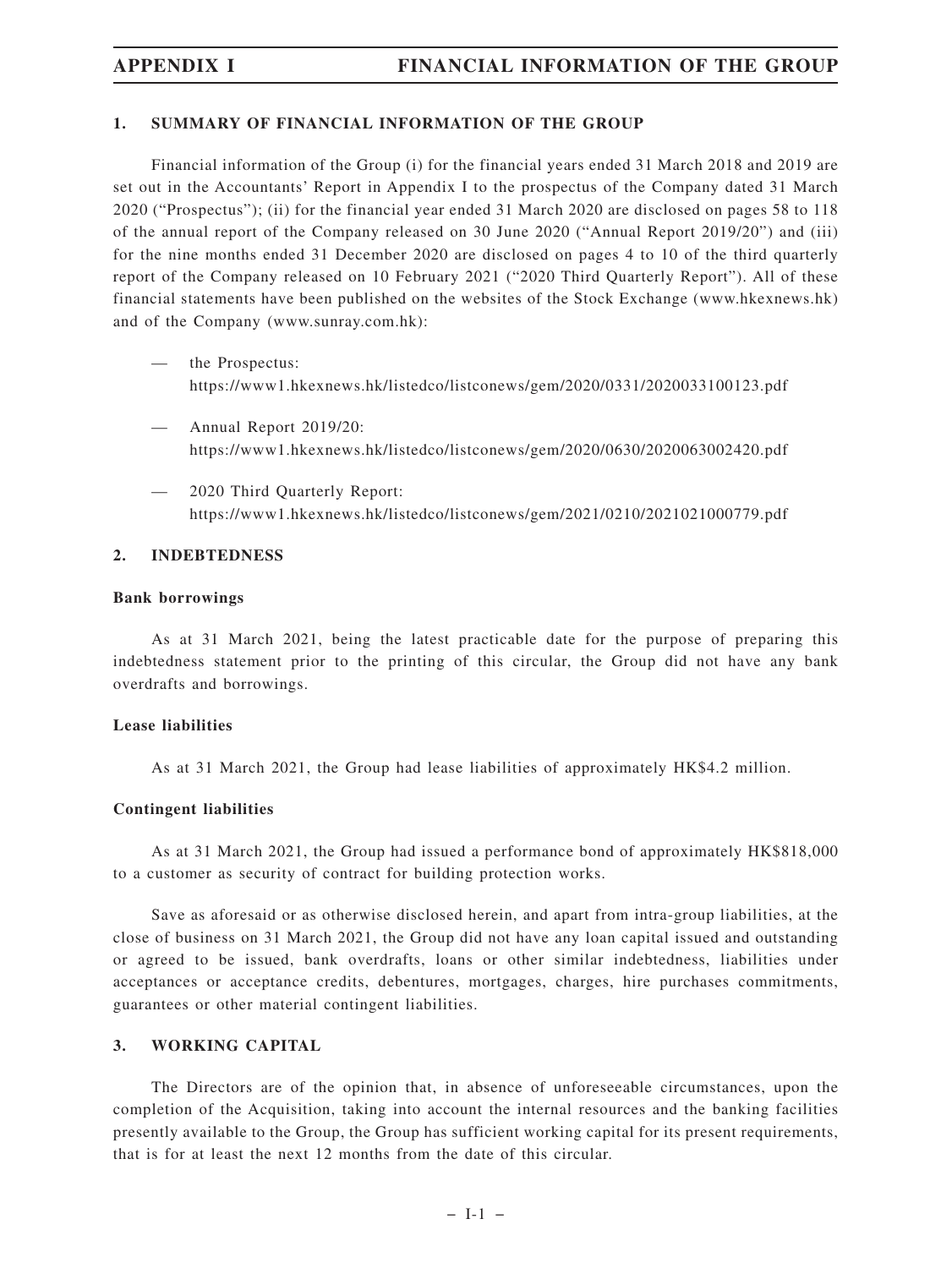## **4. MATERIAL ADVERSE CHANGE**

The Directors confirm that there was no material adverse change in the financial or trading position of the Group since 31 March 2020, being the date to which the latest audited financial statement of the Group were made up and up to the Latest Practicable Date.

### **5. FINANCIAL AND TRADING PROSPECTS**

The impacts of COVID-19 epidemic (the "**Epidemic**") have caused pressure worldwide and dampened the development of various industries, with no exception for the construction industry. Due to the sudden and rapid spread of the Epidemic, a series of enhanced precautionary and control measures have been undertaken by the governments across the world including Hong Kong and Macau. The significant reduction of social and business activities and the subsequent quarantine measures have adversely affected the economy in Hong Kong, including the slowdown in the progress of construction projects. As a result, some of the Group's building protection works in the construction site have been held up or delayed, such influences might continue until the Epidemic was contained and this would affect the operational and financial performance of the Group.

The Group estimates that the degree of COVID-19 impact would be dependent on the outcome of various preventive measures and the duration of the Epidemic. The Group is closely monitoring the market development and continuously evaluating the financial impact of the COVID-19 situation. Given the unpredictability of future development of COVID-19, the impacts to the Group could not be reasonably and accurately estimated at this stage. However, for the time being, the Group's building protection work projects on hand are in steady progress and the Group did not experience any shortages or difficulties in the supply of building protection products.

Since the outbreak of the Epidemic in the early 2020, the Group has implemented measures, including frequent workspace cleaning with disinfectant, ensuring the wearing of face masks of all staff at work, and conducting body temperature test to protect the health and safety of the employees. The Group will continue to closely monitor the development of the Epidemic and will take necessary actions to control costs and drive efficiency to maintain profitability and competitiveness in the market.

Going forward, the Group will continue to strengthen its market position by expanding its workforce and competing for more building protection work projects in Hong Kong. The Directors remain confident in the prospect of the Group and are committed in creating long-term and sustainable value for the Company and its shareholders.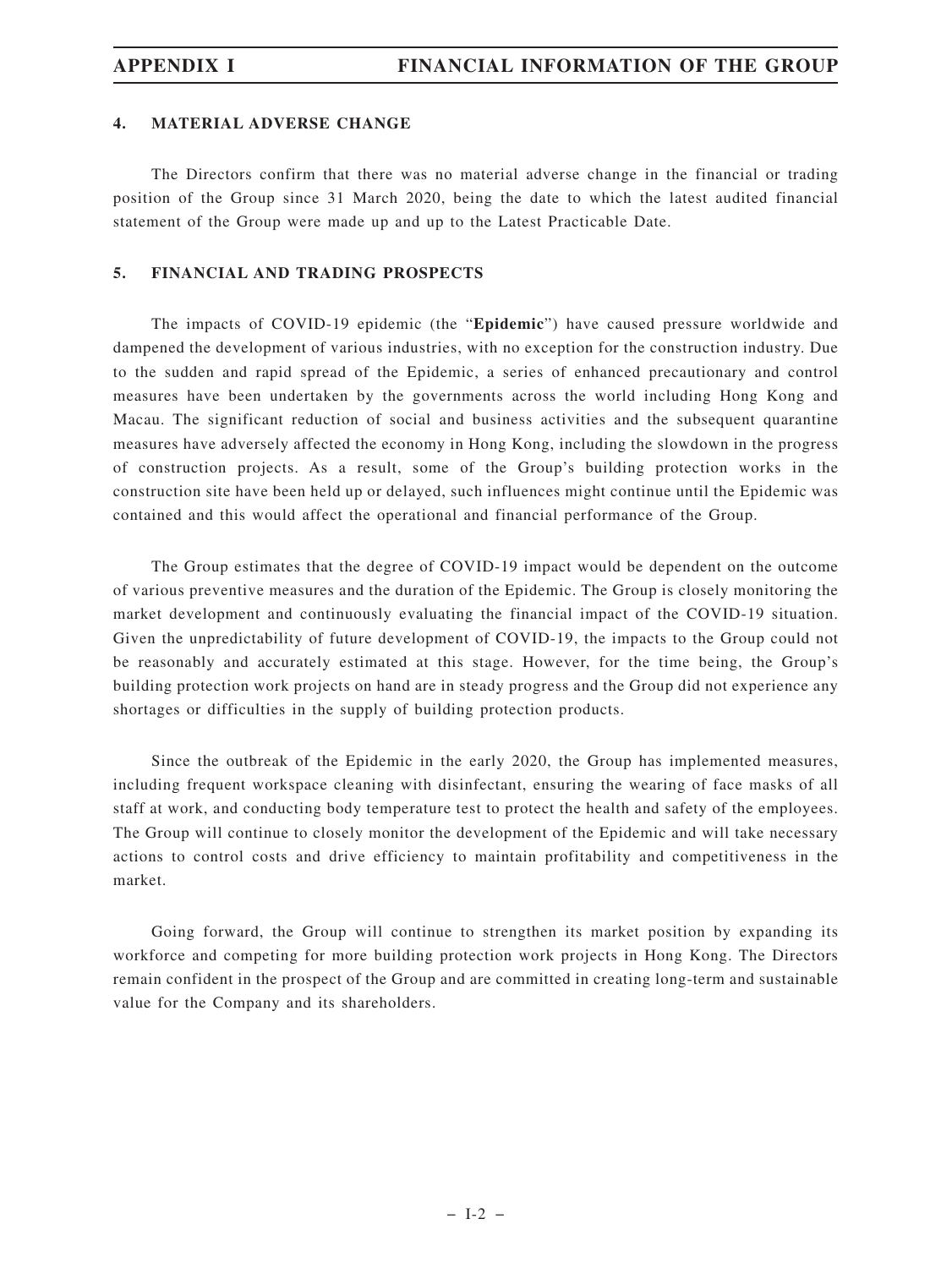# **APPENDIX II PROPERTY VALUATION REPORT**

*The following is the text of a letter and a valuation certificate prepared for the purpose of incorporation in this circular received from International Valuation Limited, an independent valuer, in connection with its valuation as at 31 March 2021 of the Property.*



**INTERNATIONAL VALUATION LIMITED** 國 際 評 估 有 限 公 司 Suite 1213, 12/F, Houston Centre, 63 Mody Road, Tsim Sha Tsui, Kowloon Hong Kong

26 May 2021

The Board of Directors Sunray Engineering Group Limited Unit 802-804, 8/F, Laford Centre, No.838 Lai Chi Kok Road, Kowloon, Hong Kong

Dear Sir/Madam,

# **Re: Valuation of Flats A and B on 5th Floor, International Industrial Building, Nos.501-503 Castle Peak Road, Kowloon (THE "PROPERTY")**

## **1. INSTRUCTIONS AND VALUATION DATE**

In accordance with your instruction for us to value the Market Value of the Property to be acquired by Sunray Engineering Group Limited (the "Company") and its subsidiaries (together the "Group"), we confirm that we have carried out an external inspection, made relevant enquiries and searches and obtained such further information as we consider necessary for the purpose of providing you with our opinion of the Market Value of the Property as at 31 March 2021 for transaction purpose.

## **2. BASIS OF VALUATION**

Our valuation of the Property represents its market value which in accordance with the HKIS Valuation Standards 2020 Edition issued by The Hong Kong Institute of Surveyors ("HKIS") is defined as "the estimated amount for which an asset or liability should exchange on the valuation date between a willing buyer and a willing seller in an arm's length transaction, after proper marketing and where the parties had each acted knowledgeably, prudently and without compulsion".

Our valuation has been prepared in accordance with generally accepted valuation procedures and in compliance with the requirements contained in Chapter 5 and Practice Note 12 of the Rules Governing the Listing of Securities of The Stock Exchange of Hong Kong Limited.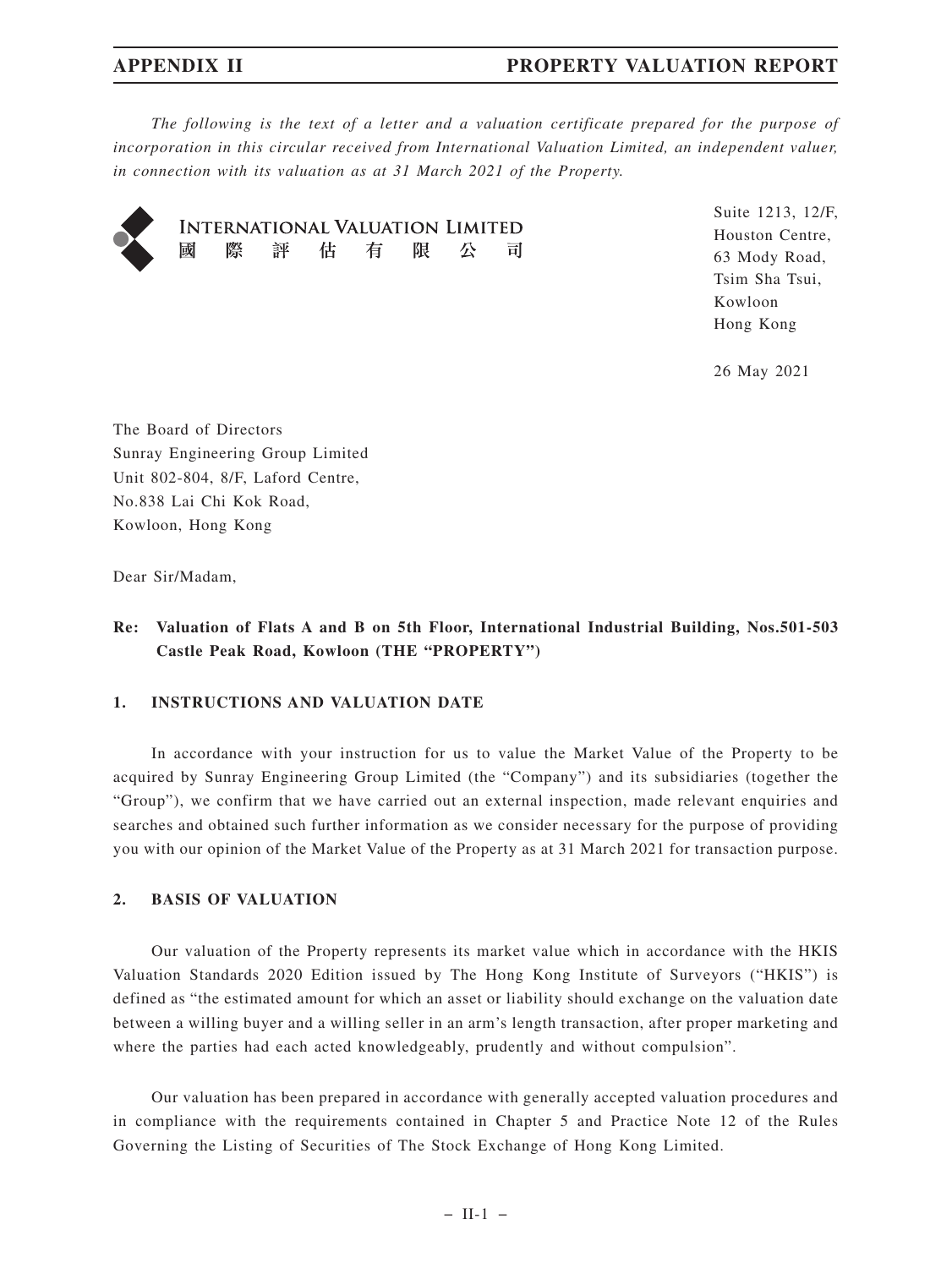#### **3. VALUATION METHODOLOGIES**

We have valued the Property on open market basis and on the vacant possession, and the direct comparison method is adopted where comparison based on prices realized on actual sales of comparable properties is made. Comparable properties of similar size, character and location are analyzed and carefully weighed against all the respective advantages and disadvantages of each Property in order to arrive at a fair comparison of market values.

### **4. VALUATION ASSUMPTIONS**

Our valuation has been made on the assumption that the owner sells the Property on the open market in its existing state without the benefit of a deferred term contract, leaseback, joint venture, management agreement or any similar arrangement which would serve to affect the value of the Property.

Unless stated as otherwise, we have assumed that the Property has been constructed, occupied and used in full compliance with, and without contravention of all laws, except only where otherwise stated. We have further assumed that, for any use of the Property upon which this valuation is based, all required licenses, permit, certificate and authorizations have been obtained.

We have assumed that the owners of the Property has free and uninterrupted rights to use and dispose of the Property for the whole of the unexpired term of Government lease.

## **5. TITLE INVESTIGATION**

We have carried out searches to be made at the Land Registry of the Property located in Hong Kong. However, we have not verified ownership of the Property or to verify the existence of any amendments. All documents have been used for reference only.

### **6. LIMITING CONDITIONS**

We have inspected the exterior of the Property on 22 April 2021 but no structural survey has been made, but in the course of our inspection, we did not note any serious defects. No tests were carried out to any of the services. All dimensions, measurements and areas are only approximations.

No internal inspection had been made for the Property. We are unable to report and comment on the interiors of the Property. We have assumed that the interiors of the Property are finished and maintained in reasonable conditions commensurate with its age and uses.

Unless otherwise stated, we have not been able to carry out detailed on-site measurements to verify the site and floor areas of the Property and we have assumed that the areas shown on the copies of documents handed to us are correct.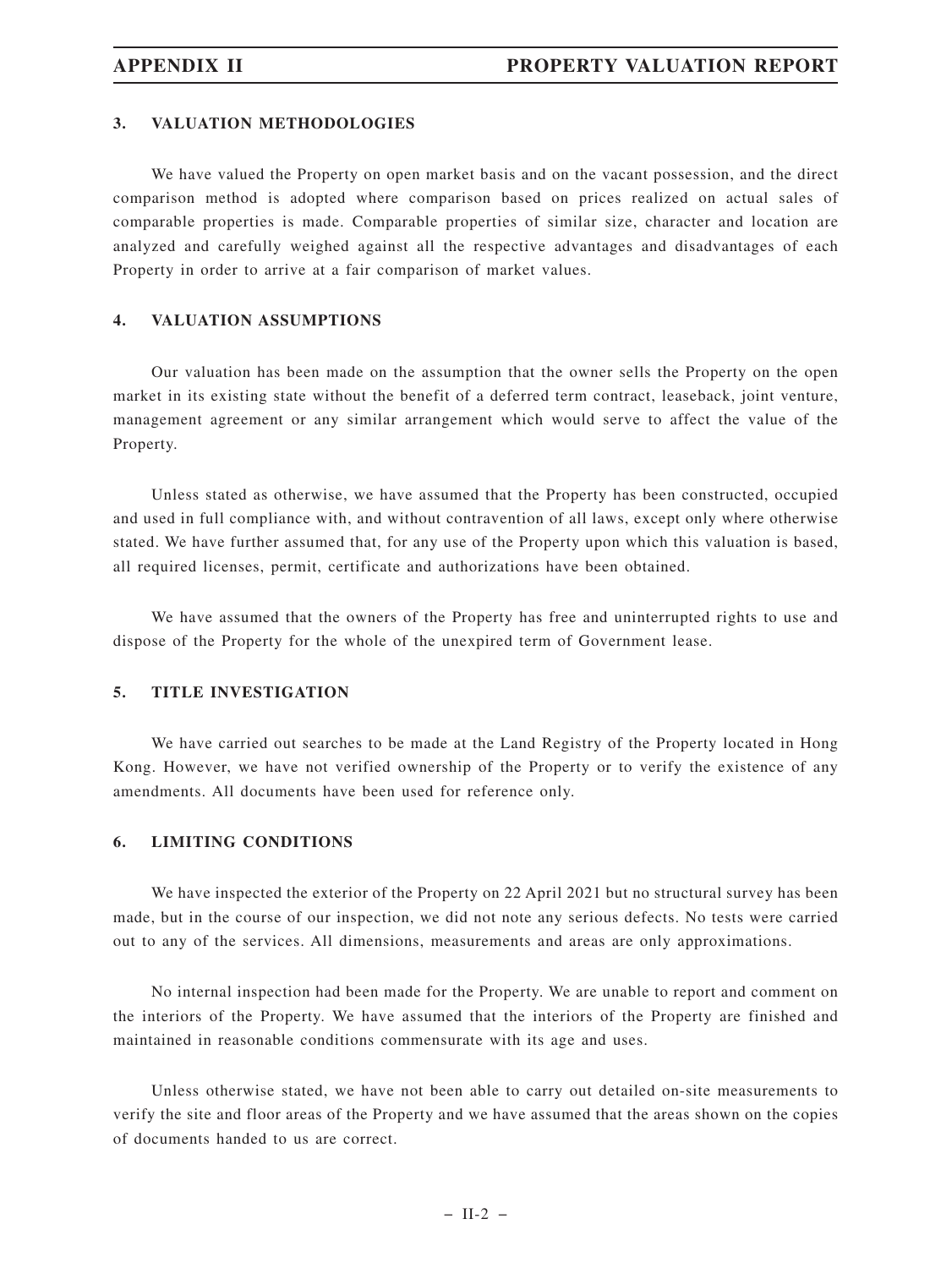# **APPENDIX II PROPERTY VALUATION REPORT**

We have relied to a very considerable extent on the information provided by the Company and have accepted information therein on such matters as planning approvals, statutory notices, easements, tenure, occupation, tenancy details, floor area and the identification of the Property.

We have had no reason to doubt the truth and accuracy of the information provided to us by the Company which are material to the valuation. We have also been advised by the Company that no material fact has been omitted from information so supplied. We consider that we have been provided with sufficient information to reach an informed view, and have no reason to suspect that any material information has been withheld.

No allowance has been made in our valuation for any charges, mortgages or amounts owing on the Property nor for any expenses or taxation which may be incurred in effecting a sale. Unless otherwise stated, we have assumed that the Property is free from encumbrances, restrictions and outgoings of an onerous nature which could affect its value.

The conclusion of value is based on generally accepted valuation procedures and practices that rely extensively on assumptions and considerations, not all of which can be easily quantified or ascertained exactly. While we have exercised our professional judgement in arriving at the valuation, you are urged to consider carefully the nature of such assumptions which are disclosed in this report and should exercise caution when interpreting this report.

This valuation is to be used for the purpose stated herein. Any use or reliance for any other purpose, by you or third parties, is invalid. No reference to our name or our valuation in whole or in part, in any document prepared by the Company and/or distribute to third parties may be made without written consent.

Neither the whole nor any part of this letter and the certified opinion of value attached nor any reference thereto shall be included in any document, circular or statement without prior consent of the form and context in which they will respectively appear. This letter and certified opinion of value are only for the use of the party to whom it is addressed and no responsibility shall be accepted to any third party for the whole or any part of its content.

We hereby certify that we have neither present nor prospective interest in the Company or the value reported.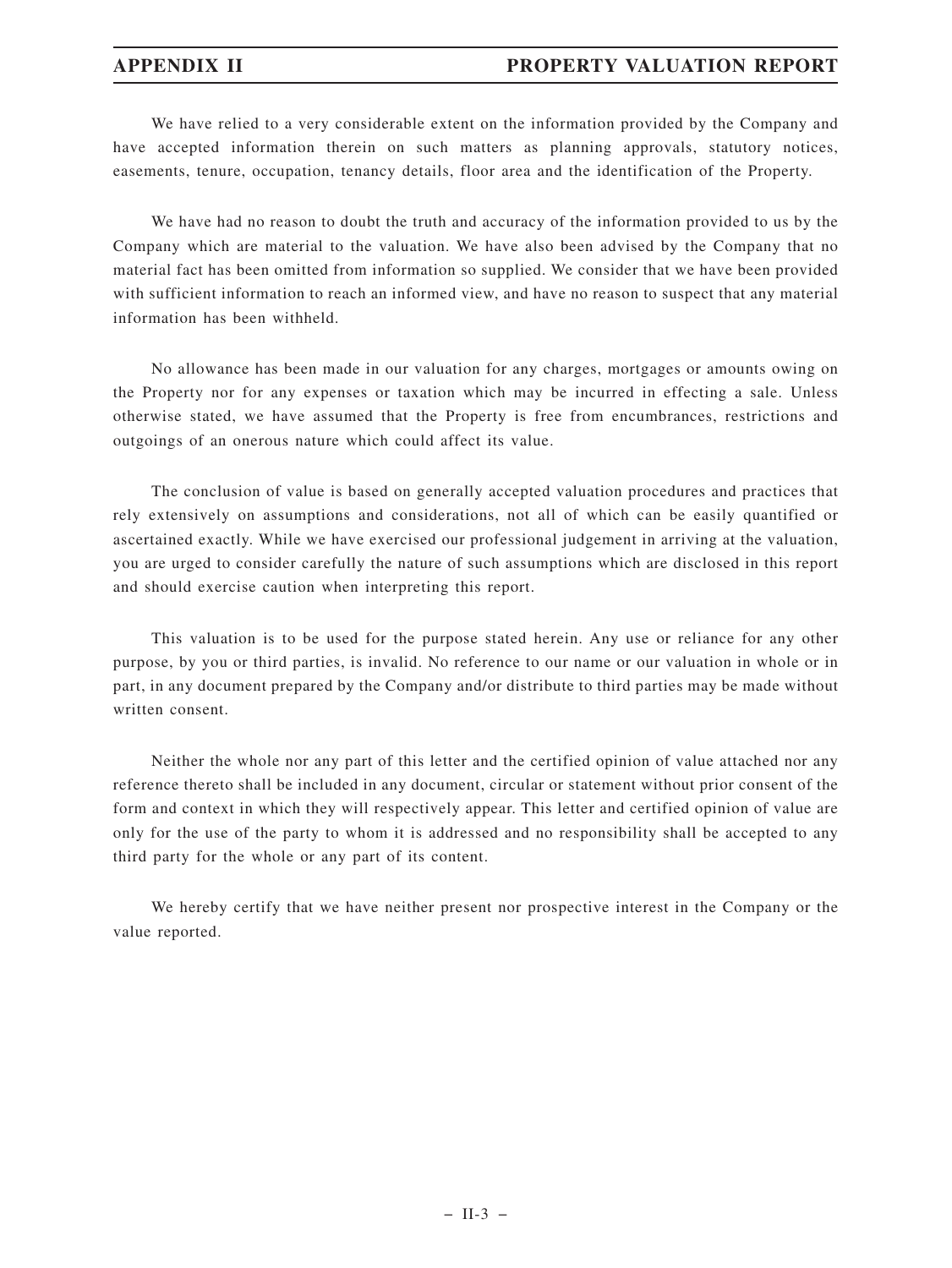# **7. REMARKS**

Unless otherwise stated, all monetary amounts are in Hong Kong dollars. We enclose herewith our valuation certificate.

> Yours faithfully For and on behalf of **International Valuation Limited Patrick Lee** *Director (Real Estate) BSc., MHKIS*

*Mr. Patrick Lee is a Corporate Member from the General Practice Division of the Hong Kong Institute of Surveyors. He has over 20 years post qualification experience in the valuation of properties in Hong Kong and the PRC.*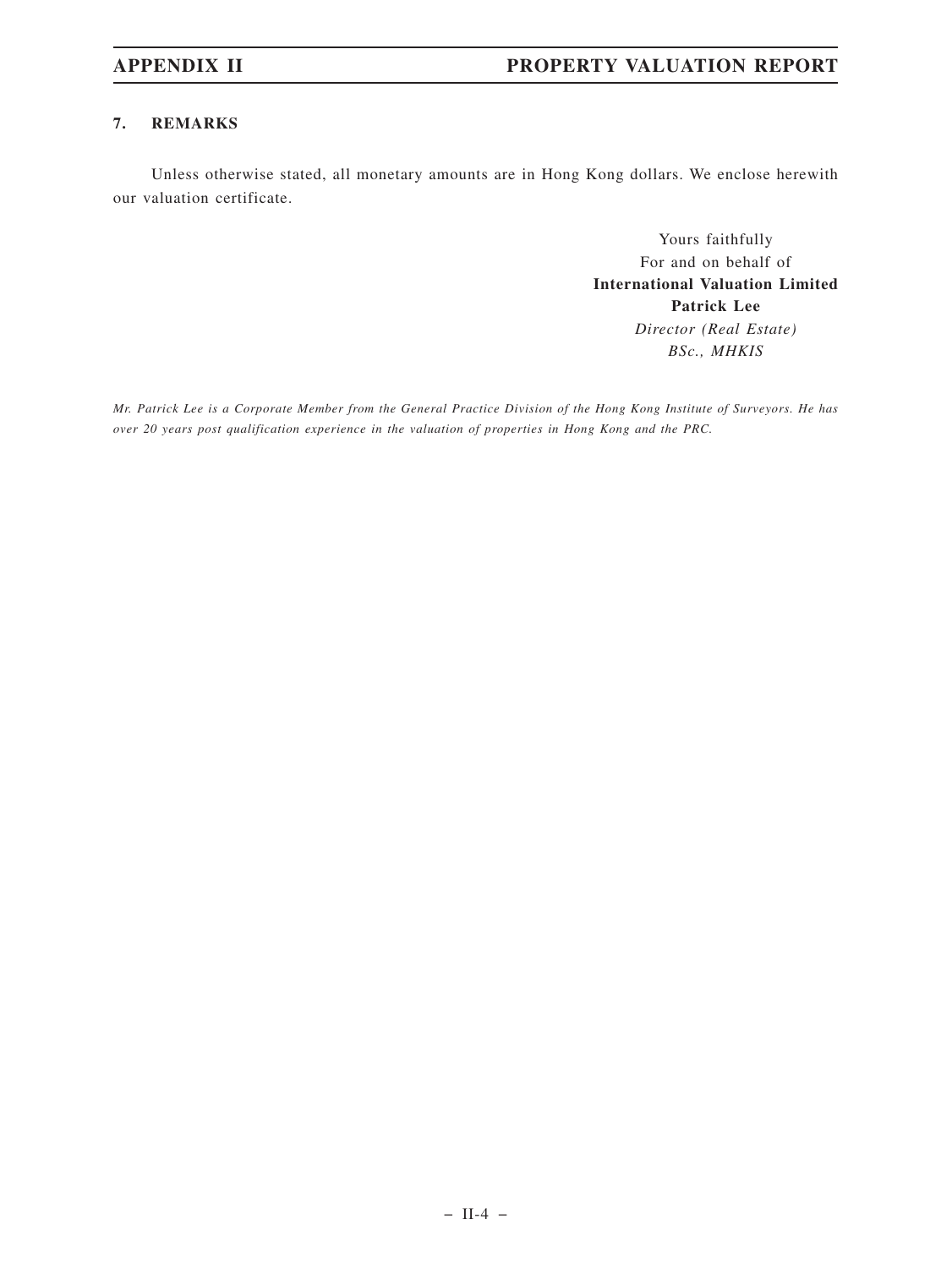**Market Value in**

# **VALUATION CERTIFICATE**

## **Property to be acquired by the Group in Hong Kong**

| Property                                                                                                    | Description and tenure                                                                                                                                                                                                                                                                                |                                                                                                                                                                                                   | Particulars of<br>occupancy                                     | existing state as at<br>31 March 2021 |
|-------------------------------------------------------------------------------------------------------------|-------------------------------------------------------------------------------------------------------------------------------------------------------------------------------------------------------------------------------------------------------------------------------------------------------|---------------------------------------------------------------------------------------------------------------------------------------------------------------------------------------------------|-----------------------------------------------------------------|---------------------------------------|
| Flats A and B on<br>5th Floor,<br>International Industrial<br>Building,<br>Nos.501-503 Castle Peak<br>Road, | building completed in 1976.                                                                                                                                                                                                                                                                           | The Property comprises two units (the whole<br>floor) on 5th Floor of a 12-storey industrial<br>As scaled off from a registered floor plan, the<br>saleable area of the Property is approximately | The Property<br>was occupied as<br>at the date of<br>valuation. | HK\$43,800,000                        |
| Kowloon                                                                                                     | $7,668$ sq.ft                                                                                                                                                                                                                                                                                         |                                                                                                                                                                                                   |                                                                 |                                       |
| Hong Kong<br>28/396 shares of and in<br>New Kowloon Inland lot<br>Nos. 3868, 3869 and                       | Portion<br>Flat A                                                                                                                                                                                                                                                                                     | Saleable Area<br>Approx.<br>(sq.ft.)<br>3,884                                                                                                                                                     |                                                                 |                                       |
| 3870                                                                                                        | Flat B                                                                                                                                                                                                                                                                                                | 3,884                                                                                                                                                                                             |                                                                 |                                       |
|                                                                                                             | Total:                                                                                                                                                                                                                                                                                                | 7,668                                                                                                                                                                                             |                                                                 |                                       |
|                                                                                                             | The Property is held under a Government Lease<br>for a lease term of 75 years renewable for 24<br>years commencing on 1 July 1898. The term has<br>been statutorily extended to 30 June 2047. The<br>government rent payable for the Property is at<br>3% of the rateable value for the time being of |                                                                                                                                                                                                   |                                                                 |                                       |

#### *Notes:*

- (1) According to an agreement entered into between Wellsum Development Company Limited ("Vendor") and Sunray Engineering (HK) Company Limited ("Purchaser"), an indirect wholly-owned subsidiary of the Company, on 30 April 2021, the Property will be acquired by the Purchaser at a consideration of HK\$43,000,000.
- (2) According to para. 26(a) of the above agreement, the Vendor shall discharge the Property from the mortgage at his sole expense on or before completion to the intent that the Property shall be sold free from the mortgage. The Vendor covenants that he shall not further encumber the Property.
- (3) No allowance has been made in our valuation for any charges, mortgages or amounts owing on the Property, nor for any expenses or taxation which may be incurred in effecting a sale. Unless otherwise stated, we have assumed that the Property is free from encumbrances, restrictions and outgoings of an onerous nature which could affect its value.
- (4) Acccording to the land search carried out on 21 April 2021, the followings are summarised as below:
	- a. The registered owner of the Property is Wellsum Development Company Limited.

the property per annum.

- b. The Property is subject to a Deed of Mutual Covenant vide memorial no. UB1275814 dated 15 June 1976.
- c. Flat A of the Property is subject to a First Legal Charge in favour of Kwong On Bank Limited vide memorial no. UB5761484 dated 31 July 1993.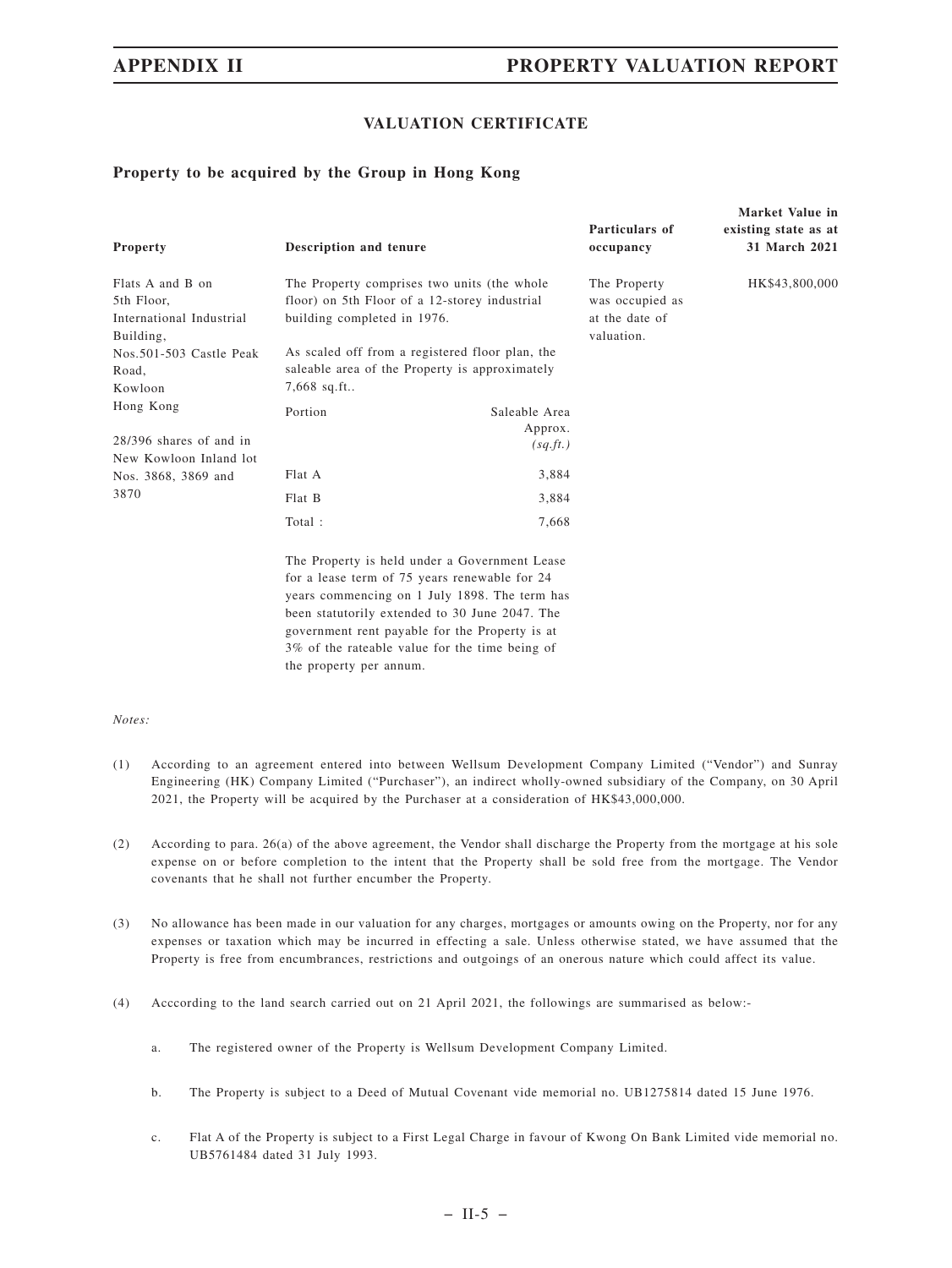- d. Flat A of the Property is subject to a Second Legal Charge in favour of Kwong On Bank Limited vide memorial no. UB6340483 dated 10 February 1995.
- e. Flat B of the Property is subject to a Mortgage in favour of The Hongkong and Shanghai Banking Corporation Limited vide memorial no. UB9468874 dated 26 January 2005.
- f. The Property is subject to two notices vide memorial nos. 16021900410190 and 16021900410207 both dated 20 July 2015 and one building order vide memorial no. 17112101110323 dated 2 November 2017 in respect of the common parts of the the building.
- g. According to a letter, issued by the Buildings Department, provided by the Company, the building order vide memorial no. 17112101110323 dated 2 November 2017 has been complied with and the letter will be sent to the Land Registry for registration.
- h. In our valuation, we have disregarded the above notices in arriving at the market value of the Property.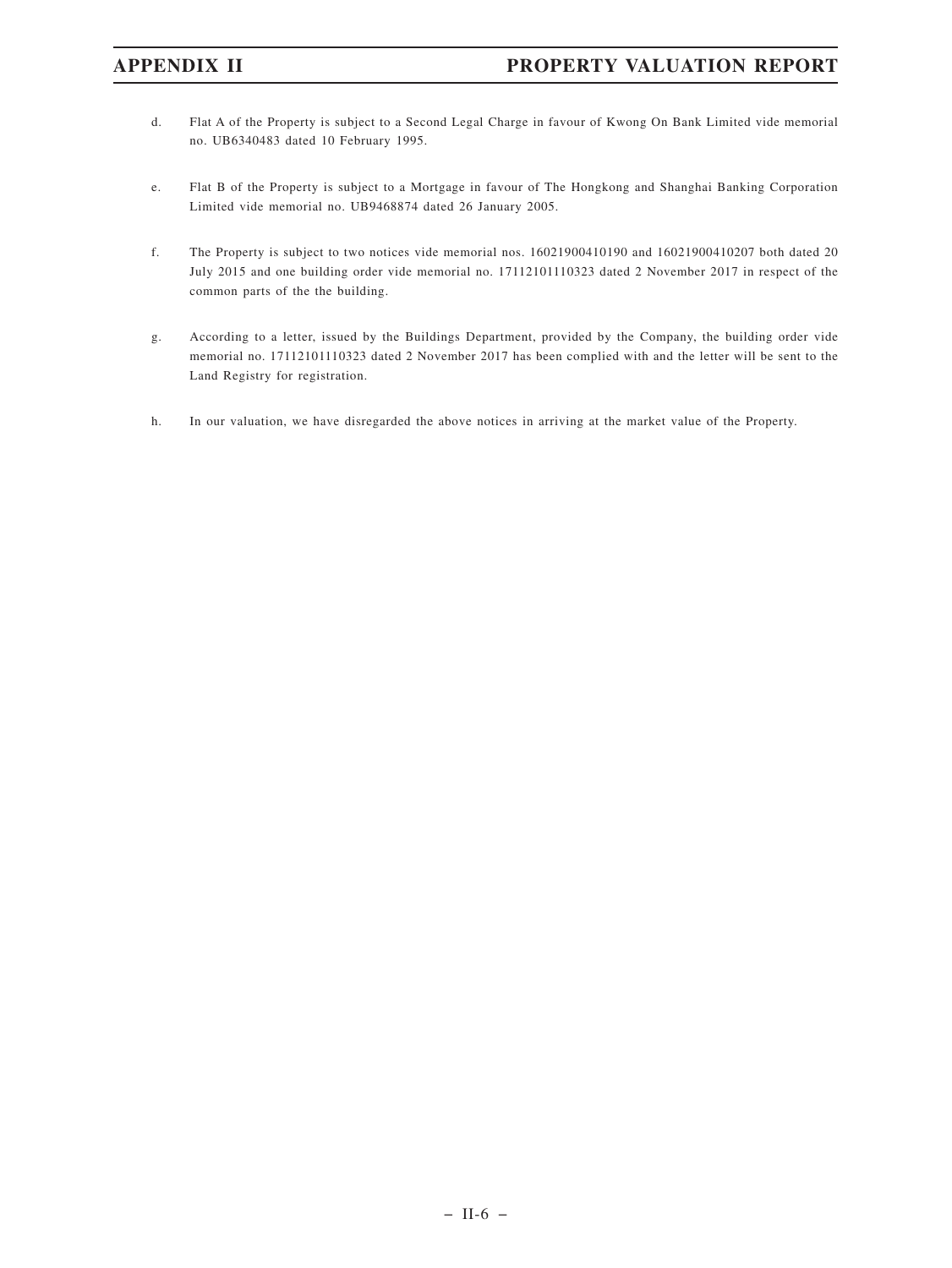# **1. RESPONSIBILITY STATEMENT**

This circular, for which the Directors collectively and individually accept full responsibility for the information contained herein, includes particulars given in compliance with the GEM Listing Rules for the purpose of giving information relating to the Group. The Directors, having made all reasonable enquiries, confirm that to the best of their knowledge and belief the information contained in this circular is accurate and complete in all material respects and not misleading or deceptive, and there are no other matters the omission of which would make any statement herein or this circular misleading.

## **2. DISCLOSURE OF INTERESTS OF DIRECTORS AND CHIEF EXECUTIVE**

# **Interests and short positions of Directors and chief executive in Shares, underlying Shares or debentures of the Company and its associated corporation**

As at the Latest Practicable Date, the interests and short positions of the Directors and the chief executive of the Company in the Shares, underlying Shares and debentures of the Company or any associated corporation (within the meaning of Part XV of the SFO) which (a) were required to be notified to the Company and the Stock Exchange pursuant to Divisions 7 and 8 of Part XV of the SFO (including interests and short positions which any such Director and chief executive of the Company is taken or deemed to have under such provisions of the SFO); or which (b) were required, pursuant to section 352 of the SFO, to be entered in the register referred to therein; or which (c) were required to be notified to the Company and the Stock Exchange pursuant to the Model Code for Securities Transactions by Directors of Listed Issuers contained in the GEM Listing Rules are set out below:

| <b>Name of Director</b>                                 | Nature of interest                      | Shares held | Number of Percentage of<br>shareholding |
|---------------------------------------------------------|-----------------------------------------|-------------|-----------------------------------------|
| Mr. Lam Ka Wing ("Mr. Lam")<br>(Note 1)                 | Interest in a controlled<br>corporation | 750,000,000 | 75%                                     |
| Ms. Wong Pui Yee Edith<br>("Mrs. Lam") ( <i>Note</i> 2) | Interest of spouse                      | 750,000,000 | 75%                                     |

#### *Notes:*

- 1. These Shares are registered in the name of Ultra Success Industries Limited ("Ultra Success"), a company which is wholly-owned by Mr. Lam. Under the SFO, Mr. Lam is deemed to be interested in all the Shares registered in the name of Ultra Success.
- 2. These Shares represent the Shares held indirectly by Mr. Lam, the spouse of Mrs. Lam, as ultimate beneficial owner.

Save as disclosed above, as at the Latest Practicable Date, none of the Directors, the chief executive of the Company nor their associates, had any other interests or short positions in the Shares, underlying Shares and debentures of the Company or any associated corporations (within the meaning of Part XV of the SFO) which (a) were required to be notified to the Company and the Stock Exchange pursuant to Divisions 7 and 8 of Part XV of the SFO (including interests and short positions which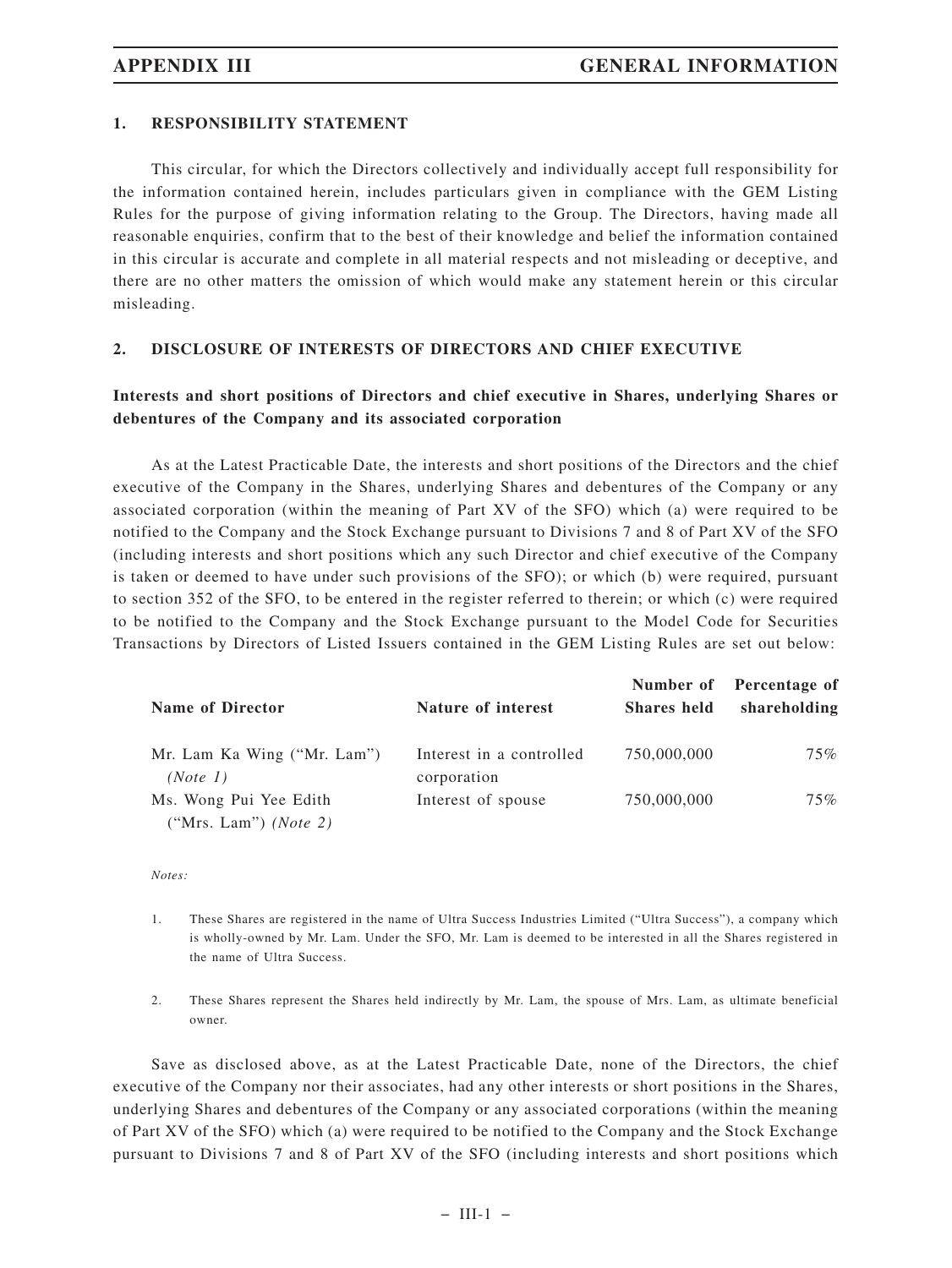# **APPENDIX III GENERAL INFORMATION**

any such Director and chief executive of the Company is taken or deemed to have under such provisions of the SFO); or which (b) were required, pursuant to section 352 of the SFO, to be entered in the register referred to therein; or which (c) were required to be notified to the Company and the Stock Exchange pursuant to the Model Code for Securities Transactions by Directors of Listed Issuers contained in the GEM Listing Rules.

# **Interests and short positions of substantial shareholders and other persons in Shares, underlying Shares or debentures of the Company and its associated corporation**

As at the Latest Practicable Date, the following persons (not being a Director or chief executive of the Company), so far as are known to any Director, had an interest or short position in the Shares and underlying Shares of the Company which would fall to be disclosed to the Company under the provisions of Divisions 2 and 3 of Part XV of the SFO:

| Name of Shareholder | Nature of interest | <b>Shares held</b> | Number of Percentage of<br>shareholding |
|---------------------|--------------------|--------------------|-----------------------------------------|
| Ultra Success       | Beneficial owner   | 750,000,000        | 75%                                     |

*Note:* Ultra Success is a company incorporated in the BVI and is wholly-owned by Mr. Lam. Mr. Lam is deemed to be interested in all Shares held by Ultra Success for the purpose of SFO. Mrs. Lam, the spouse of Mr. Lam, is also deemed to be interested in all the Shares held by Mr. Lam under the SFO.

Save as disclosed above, as at the Latest Practicable Date, the Directors and the chief executive of the Company were not aware of any person (other than a Director or chief executive of the Company) who had any other interests or short positions in the Shares or underlying Shares and debentures of the Company which would fall to be disclosed to the Company under Divisions 2 and 3 of Part XV of the SFO.

## **3. DIRECTORS' SERVICE CONTRACTS**

As at the Latest Practicable Date, none of the Directors has entered into any service contracts with any member of the Group which does not expire or is not terminable by such member of the Group within one year without payment of compensation (other than statutory compensation).

## **4. DIRECTORS' INTERESTS IN COMPETING BUSINESS**

As at the Latest Practicable Date, to the best knowledge of the Directors, none of the Directors or the controlling Shareholders or their respective close associates had interests in any business which competes or may compete, either directly or indirectly, with the businesses of the Group or has or may have any other conflicts of interest with the Group pursuant to the GEM Listing Rules.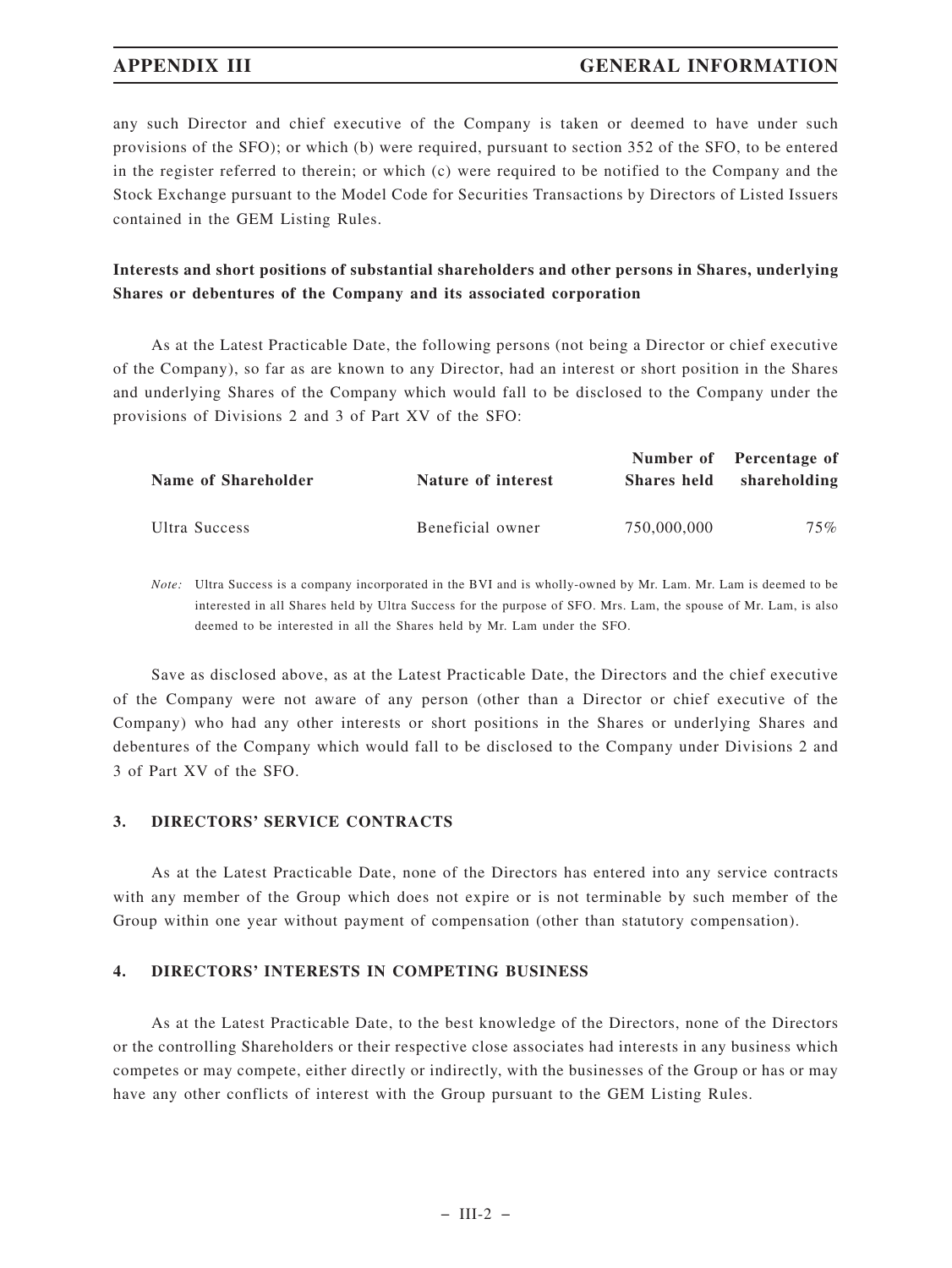# **5. DIRECTORS' INTERESTS IN ASSETS AND CONTRACTS**

As at the Latest Practicable Date, none of the Directors, directly or indirectly, had any interest in any assets which have been since 31 March 2020 (being the date to which the latest published audited financial statements of the Group were made up) acquired or disposed of by or leased to or by any member of the Group, or are proposed to be acquired or disposed of by or leased to or by any member of the Group.

On 23 March 2020, Karcenar Limited (an indirect wholly-owned subsidiary of the Company), as tenant, entered into a tenancy agreement with Red Fame Limited as landlord, to rent the premises situated at Flat D, 65/F, Tower 3, Grand Promenade, 38 Tai Hong Street, Sai Wan Ho, Hong Kong (the "Premises") for a term of two years from 1 April 2020 to 31 March 2022 at a monthly rental of HK\$45,000. Please refer to the Prospectus for further details. On 30 November 2020, Karcenar Limited and Red Fame Limited have mutually agreed to terminate the rental of the Premises with immediate effect.

Red Fame Limited is a limited liability company incorporated in Hong Kong and is owned as to 50% by Mr. Lam and 50% by Mrs. Lam (both being executive Directors). As such, Red Fame Limited is a connected person pursuant to the GEM Listing Rules.

Save as disclosed above, there is no contract or arrangement subsisting as at the date of this circular in which any of the Directors is materially interested and which is significant to the business of the Group.

## **6. LITIGATION AND CLAIMS**

As at the Latest Practicable Date, there was no litigation or claim of material importance pending or threatened against any member of the Group.

## **7. MATERIAL CONTRACTS**

As at the Latest Practicable Date, the following contracts (not being contracts entered into in the ordinary course of business) were entered into by members of the Group within two years immediately preceding the date of this circular and are, or may be, material:

- (a) the Preliminary Sale and Purchase Agreement; and
- (b) the Formal Agreement.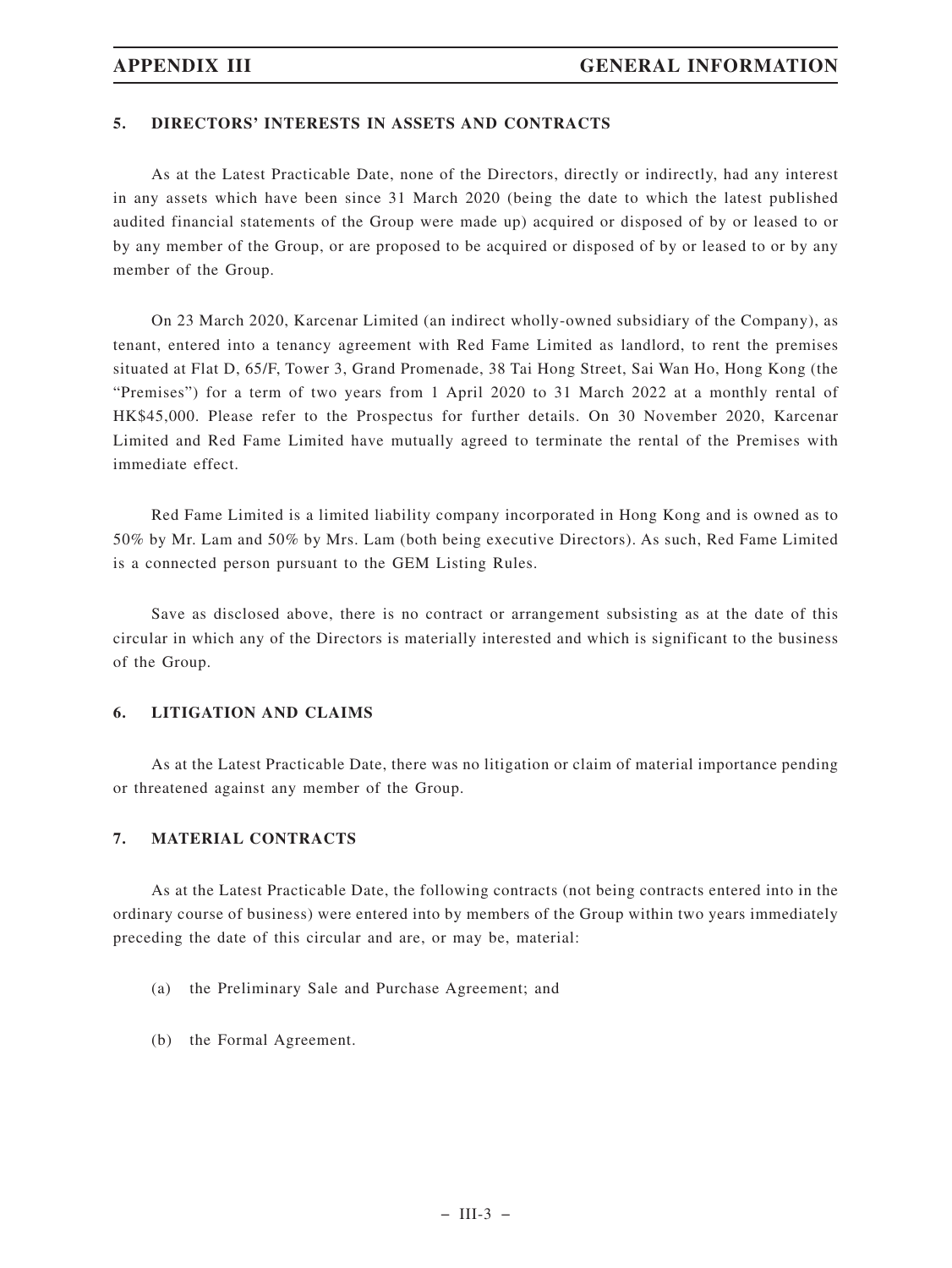# **8. QUALIFICATION AND CONSENT OF EXPERT**

The following is the qualification of the expert who has given an opinion or advice which is contained in this circular:

**Name** Qualification International Valuation Limited Independent valuer

As at the Latest Practicable Date, the expert:

- (a) was not interested beneficially in the shares in any member of the Group and did not have any right (whether legally enforceable or not) to subscribe for or to nominate persons to subscribe for shares in any member of the Group; and
- (b) did not have any direct or indirect interest in any assets which have been acquired or disposed of by or leased to any member of the Group or are proposed to be acquired or disposed of by or leased to any member of the Group since 31 March 2020 (being the date up to which the latest published audited consolidated financial statements of the Company were made up).

As at the date of this circular, the above expert has given and has not withdrawn its written consent to the issue of this circular with the inclusion of its report and reference to its name included herein in the form and context in which it appears.

## **9. MISCELLANEOUS**

- (a) The registered office of the Company is at P.O. Box 1350, Clifton House, 75 Fort Street, Grand Cayman Ky1-1108, Cayman Islands, and the head office and the principal place of business in Hong Kong is at Unit 803-804, 8/F., Laford Centre, 838 Lai Chi Kok Road, Kowloon, Hong Kong.
- (b) The branch share registrar of the Company is Tricor Investor Services Limited located at Level 54, Hopewell Centre, 183 Queen's Road East, Hong Kong.
- (c) The secretary of the Company is Mr. Lo Kai Yeung Kenneth, who is a member of the Hong Kong Institute of Certified Public Accountants.
- (d) In the event of any inconsistency, the English text of this circular shall prevail over the Chinese text.